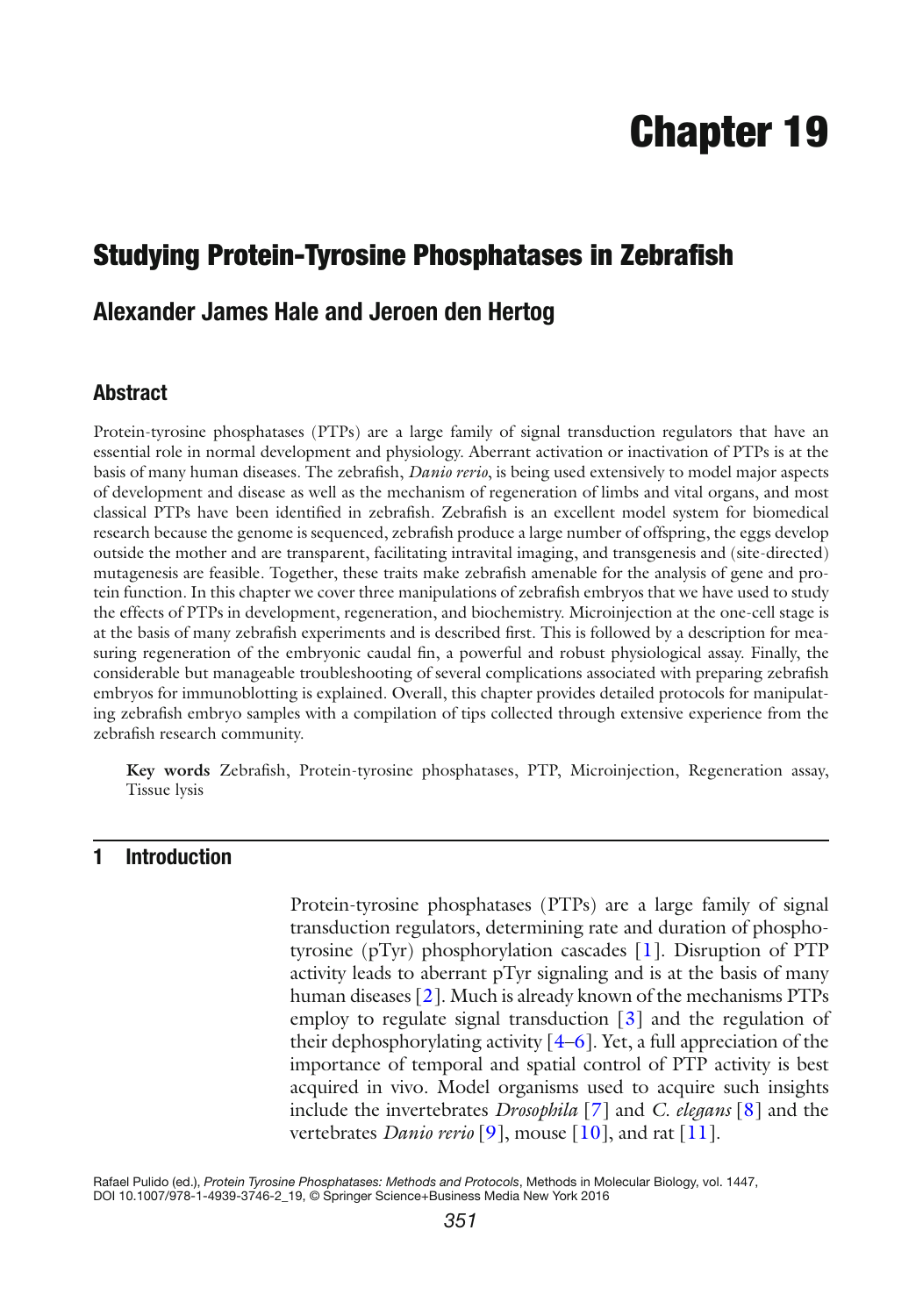The zebrafish *Danio rerio* is being used extensively to model major aspects of development [ [12](#page-19-0)] and diseases including cancer [ $13, 14$  $13, 14$ ], metabolic disease [ $15-17$ ], and cardiovascular disease [ $18$ ]. Zebrafish are even used to study the mechanism of regeneration of limbs and vital organs  $[19, 20]$  $[19, 20]$  $[19, 20]$ . Evidently, zebrafish studies are a key aspect of translational research and are enabling advancements in human health  $[21]$ . Zebrafish are oviparous, provide up to 200 embryos per mating pair per week and develop within 5 days, with most organs forming within 48 h. Many existing genetic mutants are available from stock centers (Zebrafish International Resource Center in Eugene, USA, and European Zebrafish Resource Center in Karlsruhe, Germany) and mutagenesis is highly feasible using optimized transcription activator-like effector nucleases (TALENs) [22] or the combination of Clustered Regularly Interspaced Short Palindromic Repeats (CRISPR) with the CRISPR associated protein (CAS) [23-25]. Transient overexpression or stable transgenesis can readily be achieved through microinjection of synthetic messenger RNA (RNA) or plasmid DNA respectively at the one-cell stage [ [26](#page-19-0)]. In addition, mutagenesis - based gene inactivation is carried out using reagents such as *N*-ethyl- *N*-nitrosourea (ENU) to generate random single nucleotide mutations [ [27](#page-19-0)].

Zebrafish embryos are transparent, allowing for easy analysis of developmental progression and defects as well as disease phenotypes. Intravital imaging of fluorescent markers expressed in a tissue- or cell type-specific manner provides a powerful tool for studying developmental processes. This has been taken advantage of extensively to study angiogenesis[\[ 28](#page-19-0)], lymphangiogenesis [ [29](#page-20-0)], convergence and extension cell movements during development [30] and even to capture embryonic development in 3D [31, [32](#page-20-0)]. Intravital imaging of fusion proteins facilitates the analysis of protein localization, protein-protein interactions, and protein function in a whole organism in vivo. In addition, several techniques are now being refined and will augment the advantages of zebrafish as an experimental system. These include proteomics analysis of zebrafish embryos using mass-spectrometry following selection by immunoprecipitation  $[33-35]$ , analysis of the plasma proteome following blood collection [ [36\]](#page-20-0) and derivation of cell lines from single embryos [37].

Finally, the relative simplicity of adding compounds to either the water of the adults or the medium of the embryos, combined with the possibility for large sample number and rapid reproducibility has led to several bioactive compound screens [ [18,](#page-19-0) [38](#page-20-0)]. Notably, combining knockouts or embryos with transient overexpression with timed drug treatments provides an unparalleled opportunity to pinpoint the exact temporal role of proteins in vivo.

An important experimental consideration is that the zebrafish genome was duplicated early in evolution [ [39](#page-20-0), [40\]](#page-20-0). Whilst some of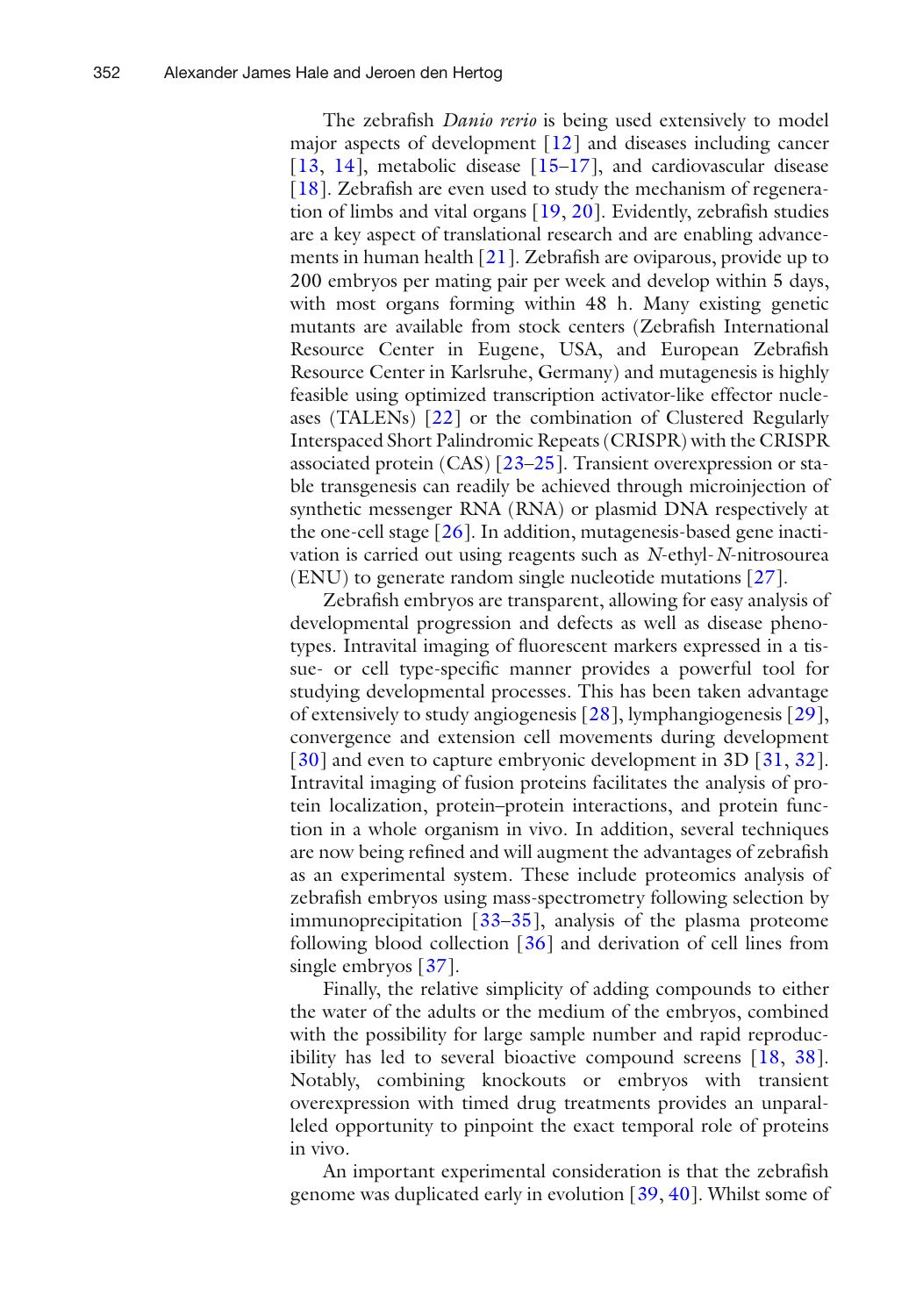the duplicated chromosomes were lost, the duplicated genes that remain may have complementary or diverging expression patterns and exhibit redundant or complementary functions. Therefore, gene duplications may complicate the creation of knockout mutants by requiring two redundant genes to be targeted. The translational value is another essential consideration when choosing an experimental system and the reason the zebrafish is regularly used to model disease is in part due to 84% of human genes associated with a disease having a zebrafish counterpart  $[41]$ .

All classical PTPs, except *ptpn7*, *ptpn12*, and *ptpn14*, have been identified in the zebrafish genome and  $14$  are duplicated  $[42]$ . Van Eekelen et al. 2010 also characterize expression duration and localization using in situ hybridization, identifying that some of the duplicated PTP pairs have divergent expression patterns, indicative of diverging functions. A good example of the complexity arisen from PTP duplication is that of *ptpn11*, encoding the Shp2 protein. Bonetti et al. 2014 demonstrate that zebrafish *ptpn11a* and *ptpn11b* encode highly homologous proteins, Shp2a and Shp2b respectively. Yet, whilst *ptpn11a−/−* mutants have severe developmental defects and are embryonic lethal, *ptpn11b−/−* mutants show no obvious developmental defects. This difference may suggest that Shp2a and Shp2b proteins are functionally distinct. Shp2b does have a function in development, because *ptpn11a−/− ptpn11b−/−* mutants exhibit a slightly more severe phenotype than *ptpn11a−/−* mutants. Furthermore, severe developmental defects displayed by *ptpn11a−/− ptpn11b−/−* double mutant embryos are rescued by transient overexpression of either Shp2a or Shp2b, demonstrating functional similarity of Shp2a and Shp2b proteins. The expression patterns of *ptpn11a* and *ptpn11b* are distinct; *ptpn11a* is constitutively expressed at a high level throughout development, whereas *ptpn11b* expression is at a relatively low level during early development and increases steadily through later stages. Hence, we conclude that the difference in expression patterns of *ptpn11a* and *ptpn11b*, rather than an intrinsic difference in protein function of Shp2a and Shp2b is at the basis of the difference in function of *ptpn11a* and *ptpn11b* during development [\[ 43\]](#page-21-0). The accompanied complexity of gene duplication can be used to extensively delineate gene function and the advantages of zebrafish as an experimental system make it ideal for elucidating the intricate function and regulation of PTPs in vivo. Hence, zebrafish are often used to understand the role of PTPs in signaling in development  $[44-47]$  and, lately more, in disease  $[34]$ .

## **2 Materials**

All solutions are prepared in double-distilled, deionized Milli-Q filtered water (resistivity of 18 M $\Omega$  cm at 25 °C).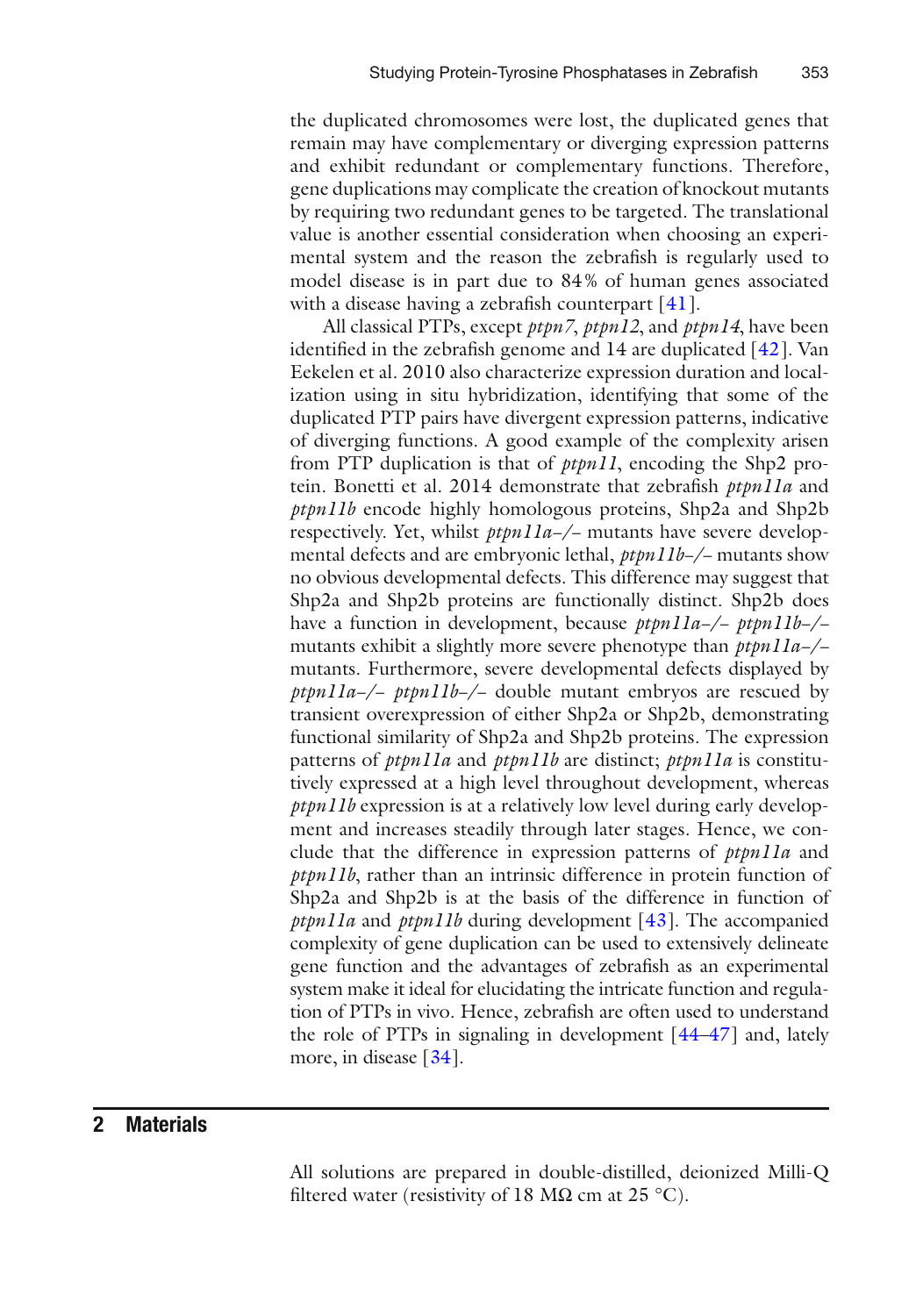- 1. Bright-field/Nomarski optics stereomicroscope. *2.1 Microinjection*
	- 2. Micromanipulator.
	- 3. Pneumatic microinjector.
	- 4. Nitrogen  $(N_2)$  gas.
	- 5. Glass capillaries: Outer diameter 1 mm, inner diameter 0.78 mm, length 100 mm.
	- 6. 0.01 mm micrometer slide.
	- 7. 10 μl microloader pipette tips.
	- 8. 0.5 % phenol red.
	- 9. Thermomixer.
	- 10. E3 medium: 5 mM NaCl, 0.17 mM KCl, 0.33 mM CaCl2,  $0.33$  mM MgSO<sub>4</sub>.
	- 11. 0.05 % methylene blue; dilute in E3 medium to 0.01 % prior to use.
	- 12. Micropipette puller P97.
	- 13. Putty or tape.
	- 14. Slanted lane mold.
	- 15. Plastic 15 and 10 cm plates.
	- 16. Ultrapure agarose.
	- 17. 70 % ethanol.
	- 18. Mineral oil.

| 2.2   | Regeneration |  |
|-------|--------------|--|
| Assav |              |  |

1. Stereomicroscope.

*Assay*

- 
- 2. Bright-field/Nomarski optics stereomicroscope with camera function.
- 3. 0.4 % MS222: 0.4 % ethyl 3-aminobenzoate methanesulfonate salt (MS222), 50 mM Tris–HCl pH 7.5; dilute in E3 medium to desired concentration prior to use.
- 4. Stainless steel surgical blade.
- 5. Plastic and glass Pasteur pipettes.
- 6. Plastic 10 cm dish and multi-well plates.
- 7. 10 μl microloader pipette tips.
- 8. E3 medium: 5 mM NaCl, 0.17 mM KCl, 0.33 mM CaCl<sub>2</sub>,  $0.33$  mM MgSO<sub>4</sub>.

# *2.3 Tissue Lysis*

1. 1.5 ml tubes.

#### *for Protein Extraction*

- 2. Mini-pestle (to fit in the 1.5 ml tubes).
- 3. 1 ml syringe and 0.2–0.8 mm needles.
- 4. Sonicator.
- 5. Degassed lysis buffer: 25 mM 4-(2-hydroxyethyl)-1 piperazineethanesulfonic acid (HEPES) pH 7.4, 150 mM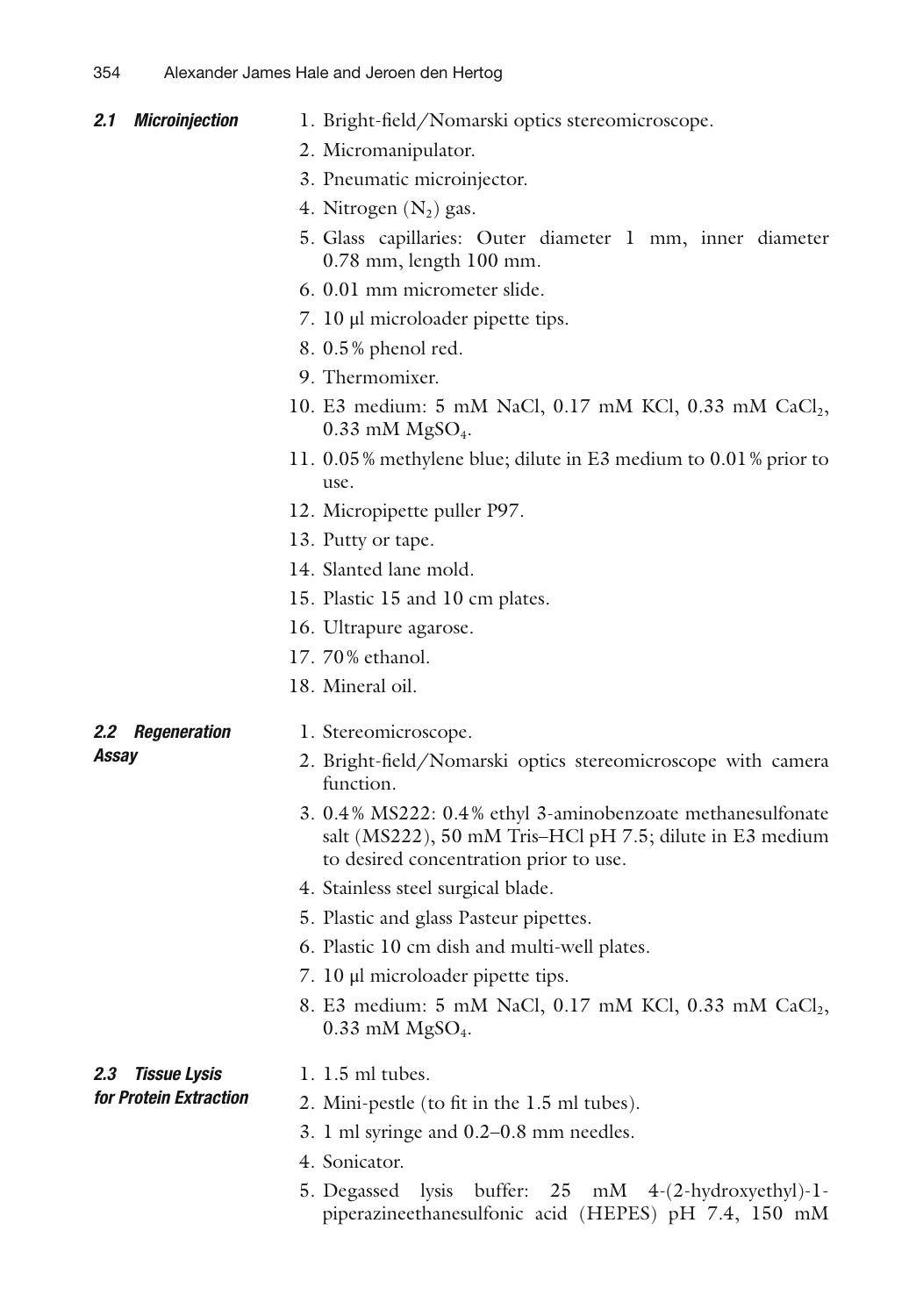NaCl,  $0.25\%$  deoxycholate, 1% Triton X-100, 10 mM  $MgCl<sub>2</sub>$ , 1 mM ethylenediaminetetraacetic acid (EDTA), 10 % glycerol.

- 6. RIPA buffer: 25 mM Tris–HCl pH 7.6, 150 mM NaCl, 1 % NP-40, 1 % sodium deoxycholate, 0.1 % sodium dodecyl sulfate.
- 7. Ginzburg fish Ringers buffer: 111.2 mM NaCl, 3.35 mM KCl,  $2.38$  mM NaHCO<sub>3</sub>.
- 8. Liquid nitrogen  $(N_2)$ .
- 9. Thermomixer.
- 10. Cold centrifuge.
- 11. Protease inhibitors, aprotinin and leupeptin (both 1 mg/ml).
- 12. Phosphatase inhibitors sodium fluoride (0.5 M), betaglycerophosphate (1 M), and sodium orthovanadate (200 mM).
- 13. 70 % ethanol.
- 14. 2× Laemmli sample buffer: 2 % β-mercaptoethanol, 20 % glycerol, 0.125 M Tris–HCl pH 6.8, 4 % sodium dodecyl sulfate, (a pinch) bromophenol blue.

### **3 Methods**

The underlying principle of the protocols and notes that follow is that zebrafish embryos are a living organism, useful for analyzing phenotypes, but can also be considered a compact factory of cells malleable to existing molecular techniques. All procedures involving zebrafish described were approved by the local animal experiments committee and performed according to local guidelines and policies in compliance with national and European law. Zebrafish maintenance and breeding were performed following published protocols  $[48]$ .

An absolute must for the genetic manipulation of zebrafish is the skill to microinject at the one-cell stage. This is covered first (Subheading [3.1](#page-7-0)) and following this a plethora of manipulations are available. Here, a description for measuring regeneration of the embryonic caudal fin, a powerful and robust physiological assay, is given (Subheading  $3.2$ ). Also the method of lysing zebrafish tissue for protein extraction to perform SDS-PAGE and immunoblotting will be detailed (Subheading [3.3\)](#page-12-0), which requires considerable but manageable troubleshooting due to the complications that arise from obtaining a homogenous zebrafish cell lysate and lack of antibodies that recognize the zebrafish ortholog.

In Subheading [3.1](#page-7-0) we cover the use of microinjection for introduction of alien genetic material into an organism, which began in 1971 when it was used to introduce DNA into Xenopus oocytes [49]. Since then the technique has been adapted for microinjection of zebrafish embryos at the one-cell stage and early mouse blastocysts for transgenesis  $[50, 51]$  $[50, 51]$  and cells in culture  $[52]$ . A detailed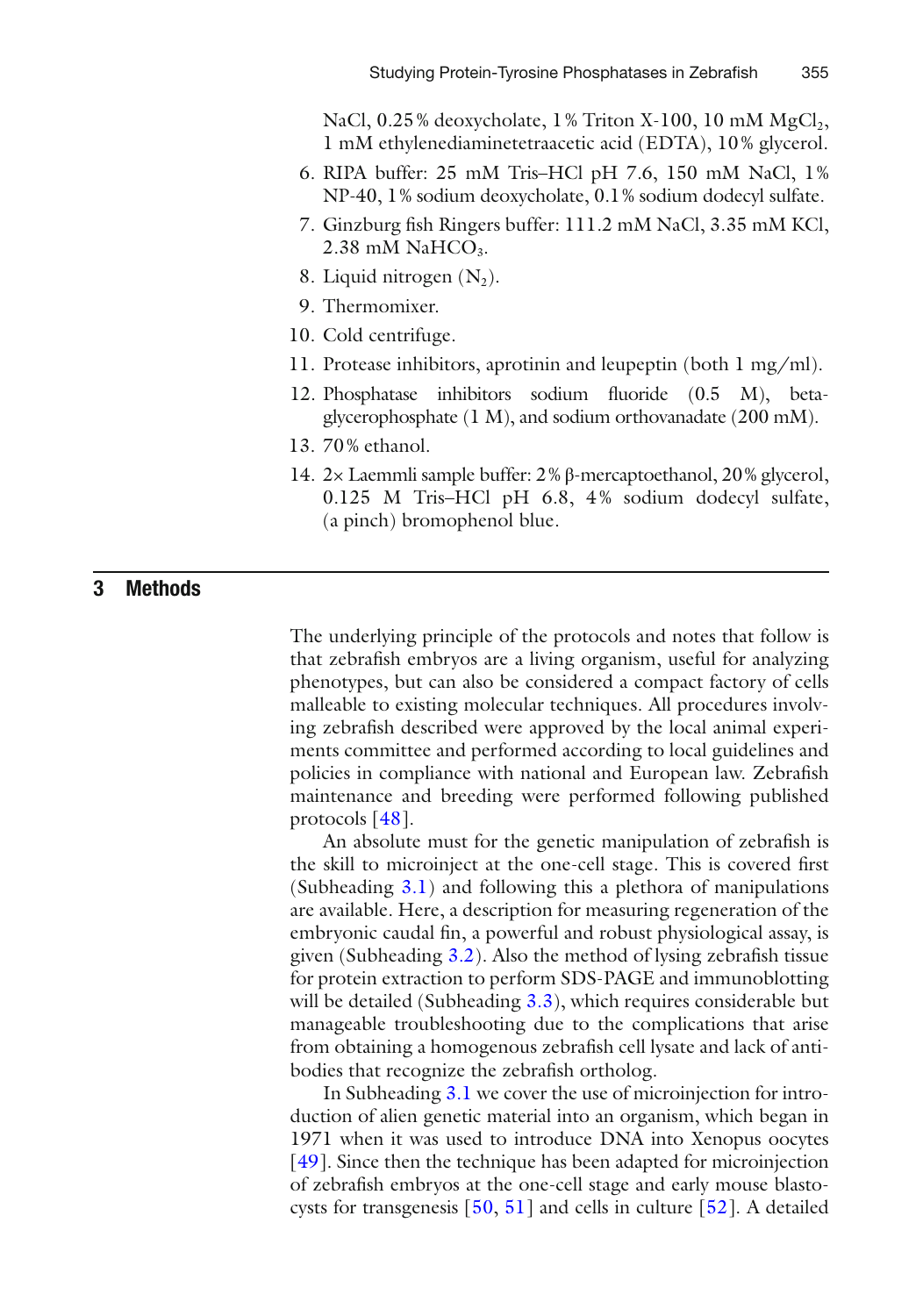video protocol for microinjection of zebrafish embryos can be found on Jove entitled "Microinjection of zebrafish embryos to analyse gene function" [ [53](#page-21-0)]. Needles for holding and injecting RNA or DNA are made using a glass capillary micropipette puller, which contains a heating filament that slowly melts the glass and as the two halves separate the tip is stretched to the correct diameter. Each machine model will need to be calibrated according to the manufacturer's instructions before use.

RNA microinjection leads to efficient, and usually high, expression within several hours and will be described below, though the reader can consider all uses of "RNA" interchangeable with "DNA." The only significant factor when microinjecting DNA is that accuracy needs to be high to ensure that the DNA ends up in the cell. For this reason, significant effort is made to align embryos properly in the microinjection plate to improve accuracy of injecting directly into the cell. Microinjection is a technique that develops and improves with experience. It is easy to learn but difficult to teach as a lot is based on a singular coordinated movement of fingers moving the needle into the embryo and feet ejecting the RNA or DNA, and this is a "comfortable" feeling once mastered. For example, it takes practice to be able to estimate just how much of the needle needs to be shortened once mounted; there is no way to measure this. Practice is essential, and once the technique is acquired the individual tends to improve without any further guidance.

In Subheading [3.2](#page-10-0) an embryonic caudal fin regeneration assay is described. Some urodeles and teleosts are capable of epimorphic regeneration, perfect or near-perfect replacement of lost tissue, throughout their lifetime  $[54]$ . Zebrafish are capable of regenerating multiple tissues, including fins, the brain, retina, spinal cord, and heart  $[19]$ . Zebrafish are therefore an excellent model to study and understand the mechanism of epimorphic regeneration. The results that emerge from such research may pave the way to enabling adult mammal organs to regenerate, most of which are currently limited to inflammation and formation of a collagen-rich connective tissue scar following injury  $[55]$ . Adult zebrafish caudal fin regeneration takes  $10-12$  days to complete. In comparison, embryo caudal fins only take 3 days, making the embryonic regeneration assay an efficient and reproducible technique. A previously established caudal fin regeneration model  $[56]$  was adapted to amputate at 2 days post fertilization and regeneration is then completed by 3 days post amputation (5 days post fertilization).

Importantly, as regeneration rate is higher in embryos, wound healing is also more rapid. For this reason it is paramount that a picture of the amputated caudal fin be taken as soon as possible to capture the wound margin as accurately as possible. Another consideration with an embryonic caudal fin regeneration assay is that changes in regeneration rate could also be due to changes in rate of embryonic development. It is ideal to compare amputated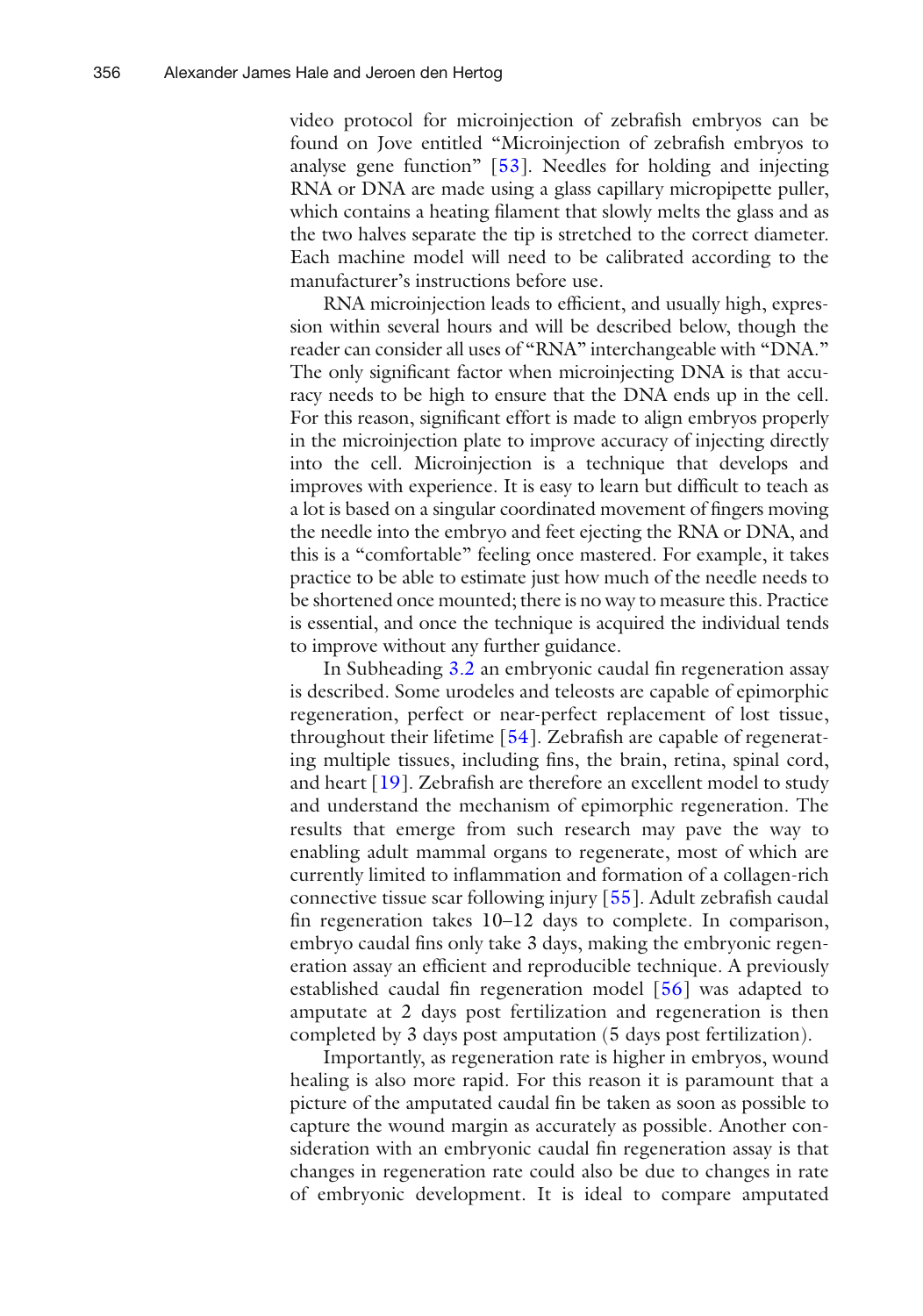embryos with same stage uncut embryos and, therefore a picture of an uncut embryo is taken at the same time as the embryo with the wound margin. This technique can easily be combined with microinjection of RNA or DNA or drug treatments.

Subheading  $3.3$  describes tissue lysis of whole zebrafish embryos for extraction of protein. Zebrafish embryos, up to 6 days, can be considered tissue extracts for applying molecular techniques. Thus, the method remains the same regardless of age but becomes more laborious with older, more defined tissue. Preparation of zebrafish embryos for SDS-PAGE requires deyolking, and then lysis buffer is applied before the sample is homogenized. A general method can be found on the ZFIN database [57] but we have developed our own lysis buffers and homogenization techniques for specific uses of the protein extract and this will be explained in detail below.

Zebrafish embryos have a yolk sac, providing nutrients for growth until day 6 when the embryos can eat particle food [ [48](#page-21-0)]. This yolk sac contains a high concentration of vitellogenin, a phospholipo- glycoprotein composed of multiple subunits, the most predominant two at around 150 and 80 kDa. Unfortunately, the yolk proteins interfere with detection of specific proteins by immunoblotting, presumably due to the high expression levels of the yolk proteins. Particularly detection of specific proteins of similar sizes as the yolk proteins is problematic. This interference can be largely reduced by deyolking embryos using Ginzburg fish Ringers solution [ [58\]](#page-21-0). After deyolking, lysis buffer is applied. We use one of two lysis buffers, each has advantages and disadvantages. Whereas RIPA lysis buffer is fast and provides high yield, the presence of SDS may disrupt delicate protein-protein interactions . In comparison, degassed lysis buffer will yield less protein but the absence of SDS protects delicate protein-protein interactions, which is useful if intending to perform co-immunoprecipitation. Following the choice of lysis buffer there are three options for homogenization. The least challenging, but also the least effective in terms of yield, is using a mini-pestle to crush the embryo in the 1.5 ml tube containing lysis buffer. A higher yield can be obtained by using a syringe and needle to aspirate and push the tissue through a small (<0.4 mm) needle opening (shearing). Complications arise with larger tissue (e.g., fin clips and embryos approaching 5 days post fertilization) which may clog the needle. Though laborious, this complication can be resolved by first choosing an appropriately sized (>0.6 mm) needle for the dense tissue extract and repeating homogenization with a smaller needle afterwards. The final alternative is to use a sonicator, which works well on embryos up to 4 days old but may take considerably longer on defined tissue such as fin-clips.

Following successful lysis of zebrafish tissue, the lysate can be loaded onto an SDS-PAGE gel following a standard protocol.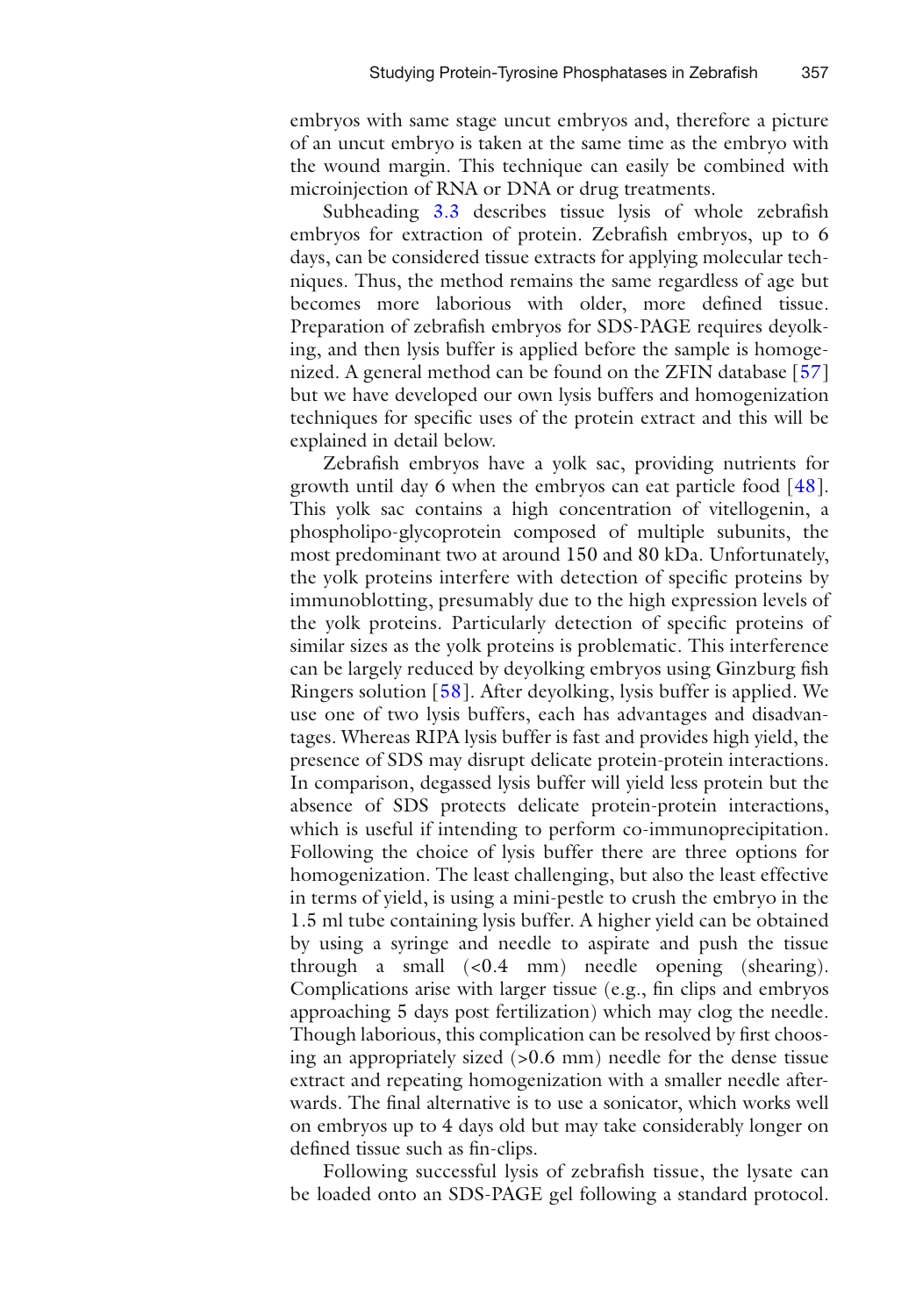<span id="page-7-0"></span>The only exception is that a protein concentration assay (e.g., Biorad Bradford assay) is not performed on zebrafish embryos because the sample is less pure than from cells and there is an abundance of yolk protein which will skew the estimation. Instead protein level is correlated with the number of embryos per unit volume of lysis buffer used. A standard protocol for immunoblotting can also be applied. A far greater problem is the sheer lack of antibodies that recognize the zebrafish protein homologs. It is not uncommon that when the zebrafish and mammalian homologs share a high percentage amino acid sequence similarity, the antibody raised against the mammalian homolog does not bind the zebrafish homolog. Even when the epitope sequence is conserved the antibody does not necessarily work for the zebrafish homolog; sometimes the antibody will simply not bind anything but more often the problem is increased nonspecific binding (including sequestration of the antibody by the yolk protein). This antibody issue may be partially circumvented by raising an antibody against the purified target zebrafish protein. However, functionality of these antibodies is not necessarily guaranteed and should be tested thoroughly for validation. Also of note is that these antibodies do not always have the same efficiency on endogenous proteins in zebrafish embryos. Hopefully, with time, a range of antibodies produced and validated by different labs will become available on the commercial market. Some are already available at the Zebrafish International Resource Centre (ZIRC).

- 1. Dissolve ultrapure agarose in E3 medium with 0.01 % methylene blue to prepare a 2 % agarose solution. *3.1 Microinjection*
	- 2. Pour 2 % agarose into a plastic 10 cm dish and gradually apply the plastic lane mold onto the surface of the agarose. Leave new microinjection plate (Fig. 1) to set ( *see* **Note [1](#page-15-0)**).



**Fig. 1** Example of a microinjection plate made of 2% agarose (a) and higher magnification showing the grooves with the beveled edge (*arrow heads*) on the bottom side (**b**)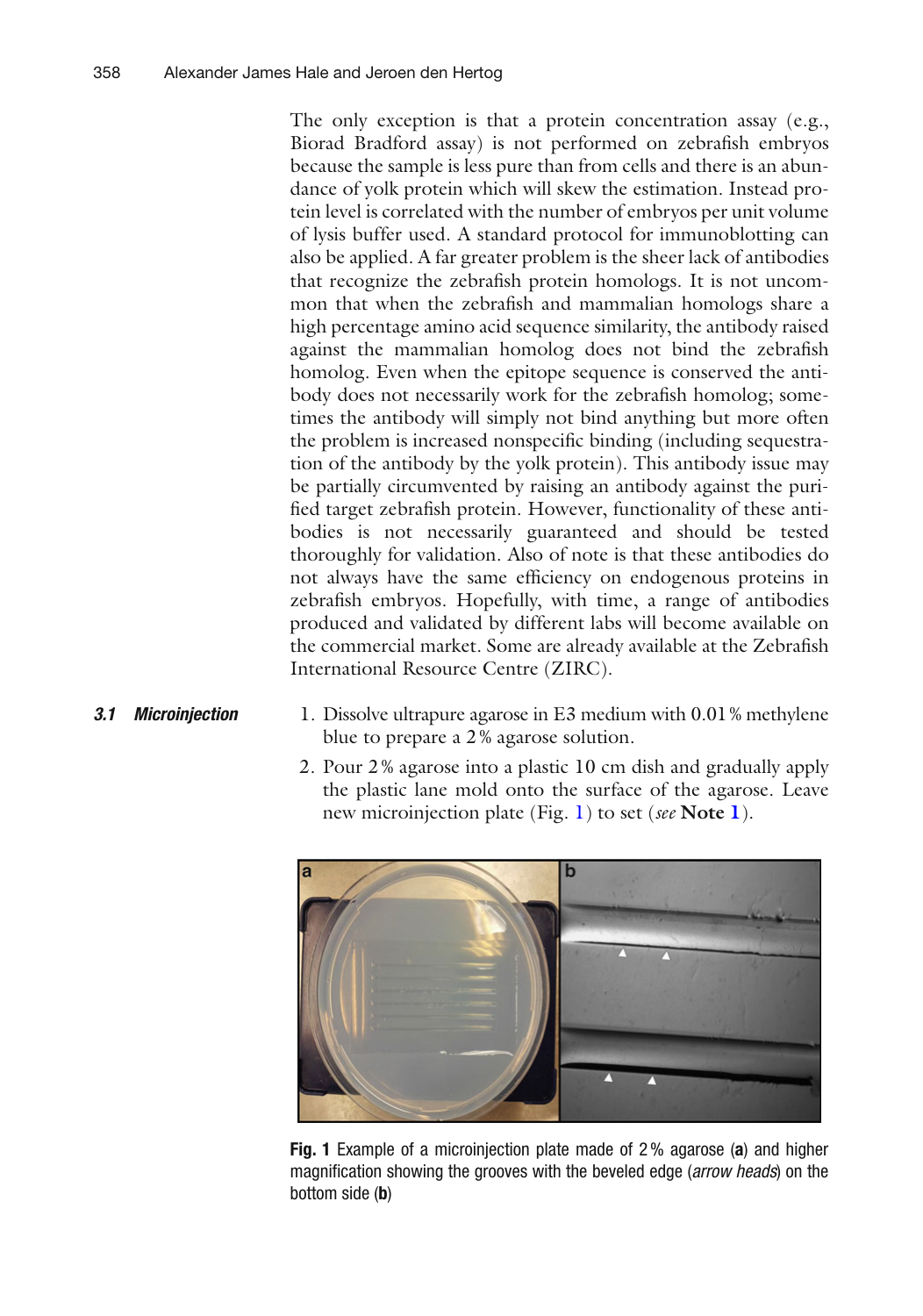- 3. Remove the mold and pour E3 medium with 0.01 % methylene blue to cover the surface. Store at 4 °C ( *see* **Note [2](#page-15-0)**).
- 4. Prepare RNA by diluting as required in a mixture of Milli-Q water and 0.5 % phenol red ( *see* **Note [3](#page-15-0)**).
- 5. Heat RNA for 5–10 min at 65 °C and 1150 rpm in a thermomixer ( *see* **Note [4](#page-15-0)**). Keep RNA on ice.
- 6. Switch on pneumatic microinjector and open the  $N_2$  gas valve. The "regulator" pressure should not exceed 30 psi.
- 7. Wipe base of stereomicroscope with 70 % ethanol and adjust lamp brightness as desired.
- 8. Place needle under stereomicroscope and use the micrometer slide to determine the point at which the needle tip width is equal to 20 μm. Use tweezers to remove the excess of the needle that extends beyond this point.
- 9. Use microloader pipette tips to transfer 1–2 μl of RNA into the cut needle.
- 10. Position micromanipulator and mount needle half way up the shaft of the pressure dispenser.
- 11. Position needle tip in a small dish of mineral oil and check pneumatic microinjector is set to "gated".
- 12. In "gated" mode apply pressure to the foot pump for 1–2 s to eject some RNA solution ( *see* **Note [5](#page-15-0)**).
- 13. Switch pneumatic microinjector to "timed," switch the "range" to "100 ms" and the "period" to maximum "2.0" so that duration of ejection is 200 ms. Now, a single push of the foot pump will eject a single drop of RNA.
- 14. Press down on foot pump to eject a single drop of RNA into the mineral oil. Use the micrometer slide to measure size of droplet ( *see* **Note [6](#page-15-0)**).
- 15. Adjust droplet size to  $1$  nl by first reducing the duration of ejection. Lower the "period" slightly and repeat **step 15**. If droplet size is still too small when duration of ejection is 70 ms ("period" is "0.70"), use the tweezers to remove more of the needle tip and repeat adjustment with "period" ( *see* **Note [7](#page-15-0)**). Once a droplet of 1 nl is obtained rest the needle in mineral oil.
- 16. Collect fresh fertilized embryos in a plastic 10 cm dish with E3 medium. From this point on you have ~30 min before the single cell of the embryo divides. Work fast ( *see* **Note [8](#page-15-0)**).
- 17. Transfer embryos to the lanes in the microinjection plate using a plastic Pasteur pipette ( *see* **Note [9](#page-15-0)**).
- 18. Under the stereomicroscope the single cell of the embryo will be clearly visible. Position embryo such that the cell is at the top ( *see* **Note [10](#page-15-0)**).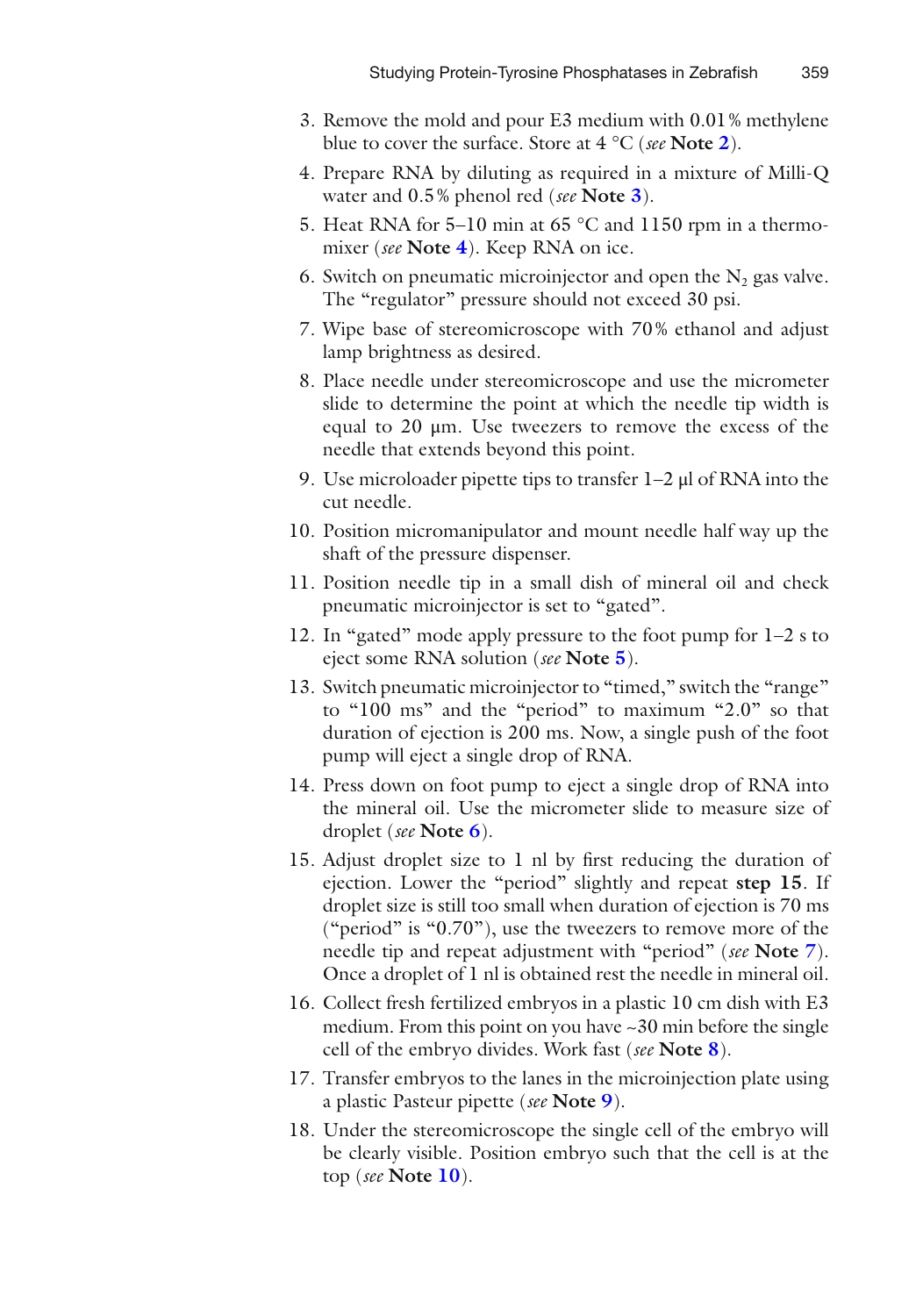- 19. Use micromanipulator to adjust needle position and penetrate through the chorion and into the cell of the embryo. Almost simultaneously, press the foot pump to eject some RNA into the cell and withdraw the needle ( *see* **Note [11](#page-15-0)**).
- 20. Move to the next embryo and repeat the microinjection until the desired number of embryos has been microinjected.
- 21. When finished use a plastic Pasteur pipette and E3 medium with 0.01 % methylene blue to rinse the embryos into a plastic 10 cm dish with fresh E3 medium with 0.01 % methylene blue. Incubate at 28.5 °C ( *see* **Note [12](#page-15-0)**).
- 22. Discard needle in sharps bin and remaining embryos in designated waste bin. Close the  $N_2$  gas valve, switch pneumatic microinjector to "gated" again and use foot pump to eject remaining  $N_2$  gas. Switch off pneumatic microinjector and stereomicroscope light.

If injecting RNA encoding a fluorescent protein, a standard fluorescence microscope with appropriate filter can be used to visually assess success rate. It is common for protein expression to vary between embryos (Fig. 2) as each embryo is microinjected in a slightly different position and embryos have varying rates of protein synthesis, depending on health and developmental stage. Practice microinjections using mRNA encoding Green Fluorescent Protein (GFP) is convenient for evaluation of success rate. The technique is considered "mastered" once a success rate of 95 % or higher is reached.

RNA or DNA injection into the cell at the one-cell stage of zebrafish should lead to expression in all subsequent daughter cells, but mosaicism is frequently observed. If RNA is microinjected at a late one-cell stage or whilst the first cell division is in progress



Fig. 2 Twenty-four hour post fertilization zebrafish embryos, still in their chorion, displaying variation in GFP protein expression between embryos following microinjection of GFP RNA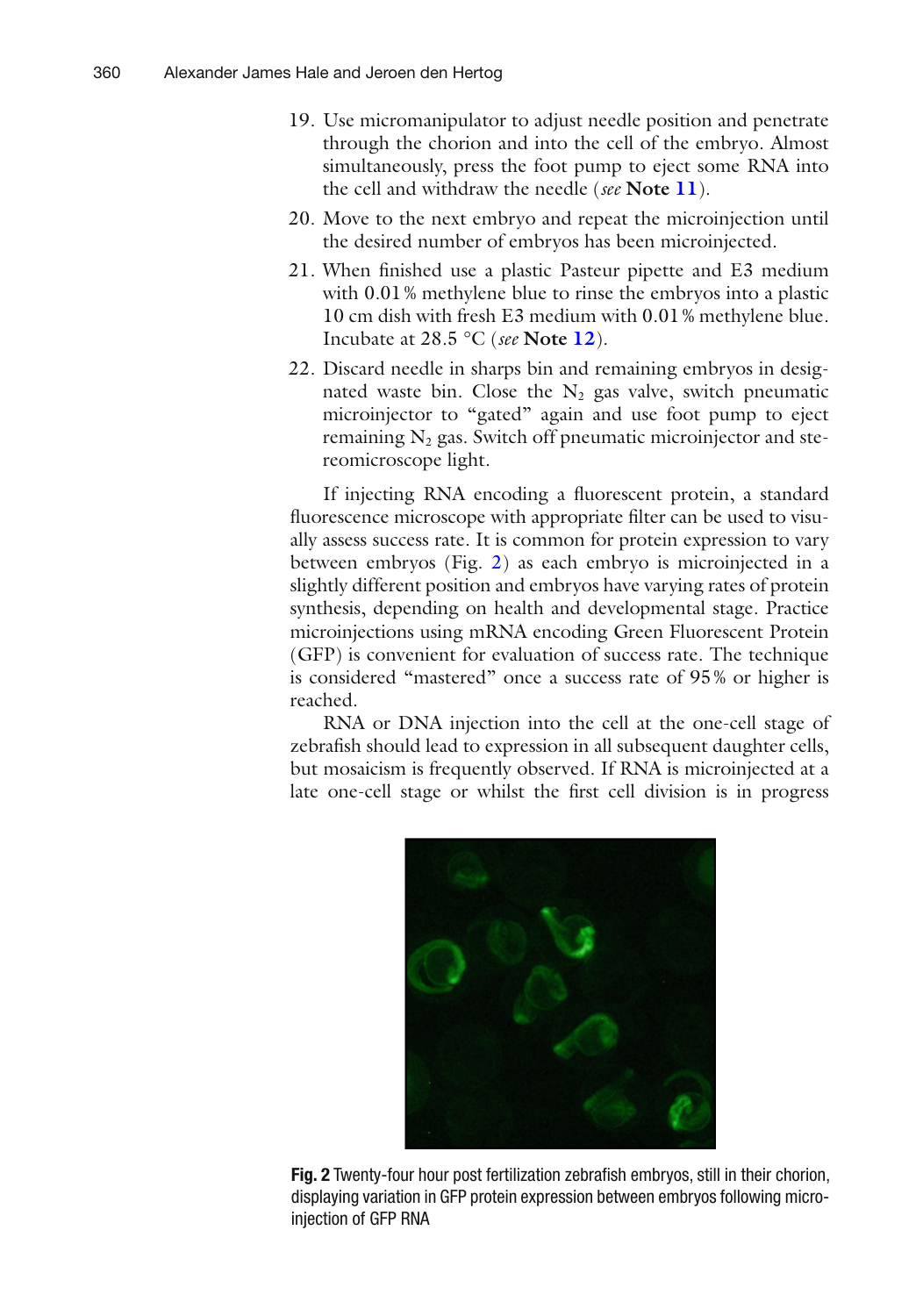<span id="page-10-0"></span>

**Fig. 3** Examples of non-ubiquitous expression following microinjection of RNA. (a) Example of patchy expression from RNA microinjection . An embryo microinjected with RNA encoding wild-type human Pten tagged with mCherry is imaged at 2dpf. Mosaic mCherry expression is found in a few clusters of cells scattered around the body of the embryo ( *arrow heads* ), suggesting RNA was not microinjected at the one-cell stage. ( **b** ) Example of mosaic expression in the trunk of an embryo at 5 days post fertilization. A transgenic embryo expressing *fl t4:mCit* to mark the vasculature, shown in *green* , is microinjected with plasmid DNA encoding *prox1a:KalTA4,UAS:tagRFP,* shown in *red* , at the one-cell stage. Despite accurate microinjection only some vessels express RFP ( *red arrow heads* ), demonstrating mosaicism. *Yellow arrow heads* show similar vessels without RFP expression for comparison

> mosaicism in the form of patchy expression, with only small clusters of cells translating the RNA, may arise (Fig. 3a). When RNA is microinjected accurately there may be considerably less mosaicism but it will still be present (Fig. 3b). Depending on the purpose of the experiment, the presence of mosaicism can offer some advantages in that a comparison can be made, for example, between the same population of cells expressing the microinjected protein and those without in the same embryo.

|              | 3.2 Regeneration | 1. Dechorionate embryos using tweezers.                                                                                                                                             |
|--------------|------------------|-------------------------------------------------------------------------------------------------------------------------------------------------------------------------------------|
| <b>Assay</b> |                  | 2. Anesthetize embryos by transferring to 0.1% MS222 in E3<br>medium with $0.01\%$ methylene blue for $2-4$ min (see Note 13).                                                      |
|              |                  | 3. Place the lid of a 10 cm plastic dish over the light source of a<br>stereomicroscope (see Note $14$ ).                                                                           |
|              |                  | 4. Transfer one embryo at a time to surface of plastic lid in a<br>droplet of 0.1 % MS222 in E3 medium with 0.01 % methylene<br>blue using a plastic Pasteur pipette (see Note 15). |
|              |                  | 5. Use a stainless steel surgical blade to amputate the caudal fin of<br>the embryo immediately distal to the notochord under the ste-<br>reomicroscope (see Note $16$ ).           |
|              |                  | 6. Use a glass Pasteur pipette to transfer embryo to fresh 0.1%<br>MS222 in E3 medium with 0.01% methylene blue (see                                                                |

**Note [17](#page-15-0)**).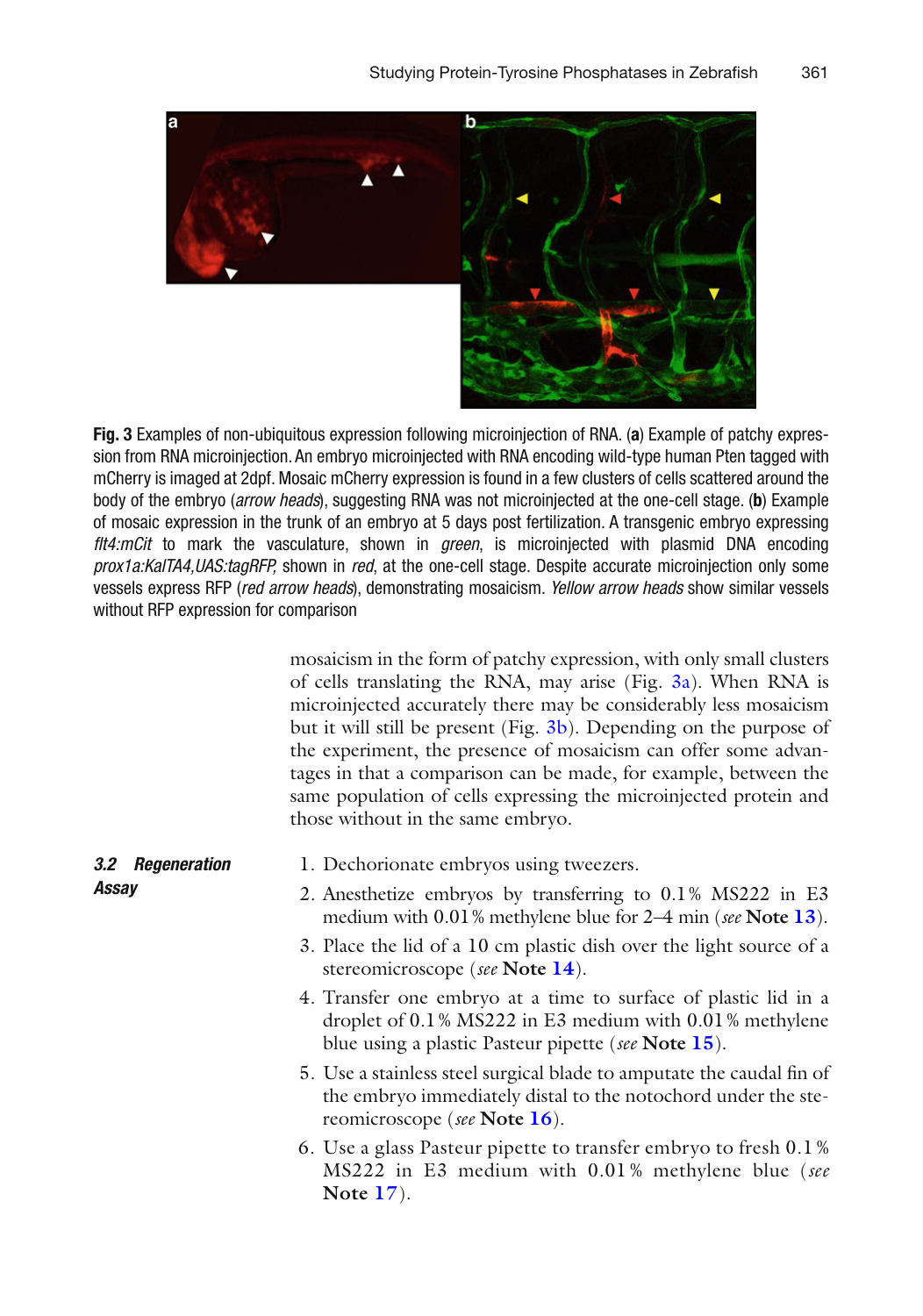- 7. Capture wound margin of amputated caudal fin using a stereomicroscope with an attached camera ( *see* **Note [18](#page-15-0)**).
- 8. Wash embryo in fresh E3 medium.
- 9. Use a glass Pasteur pipette to transfer embryo to a well in a multi-well plate containing fresh E3 medium with 0.01 % methylene blue ( *see* **Note [19](#page-15-0)**).
- 10. Repeat steps 4–9 until multi-well plates of both amputated and uncut controls are filled. Incubate embryos at  $28.5 \text{ °C}$  for 3 days ( *see* **Note [20](#page-15-0)**).
- 11. Prepare 0.2 % MS222 in E3 medium by mixing half volume 0.4 % MS222 and half volume E3 medium. Use a plastic Pasteur pipette to add three to four droplets of 0.2 % MS222 in E3 medium to each well.
- 12. Use a glass Pasteur pipette to transfer one embryo per time to a 10 cm plate containing fresh 0.1 % MS222 in E3 medium with 0.01 % methylene blue.
- 13. Capture size of caudal fin using a stereomicroscope with an attached camera ( *see* **Note [21](#page-15-0)**).
- 14. Repeat **steps 12–13** until all embryos of multi-well plates for both amputated and uncut controls have been imaged.

The images captured at 2 and 5 days post fertilization are of uncut controls and amputated embryos (Fig. 4). The change in



Fig. 4 Bright-field images of the caudal fin of zebrafish embryos. Fin margins are captured at 48 h post fertilization (a and c), and again at 5 days post fertilization ( **b** and **d** ), of uncut controls ( **a** and **b** ) and embryos amputated adjacent to the notochord (c and d). Scale bar is equivalent for all panels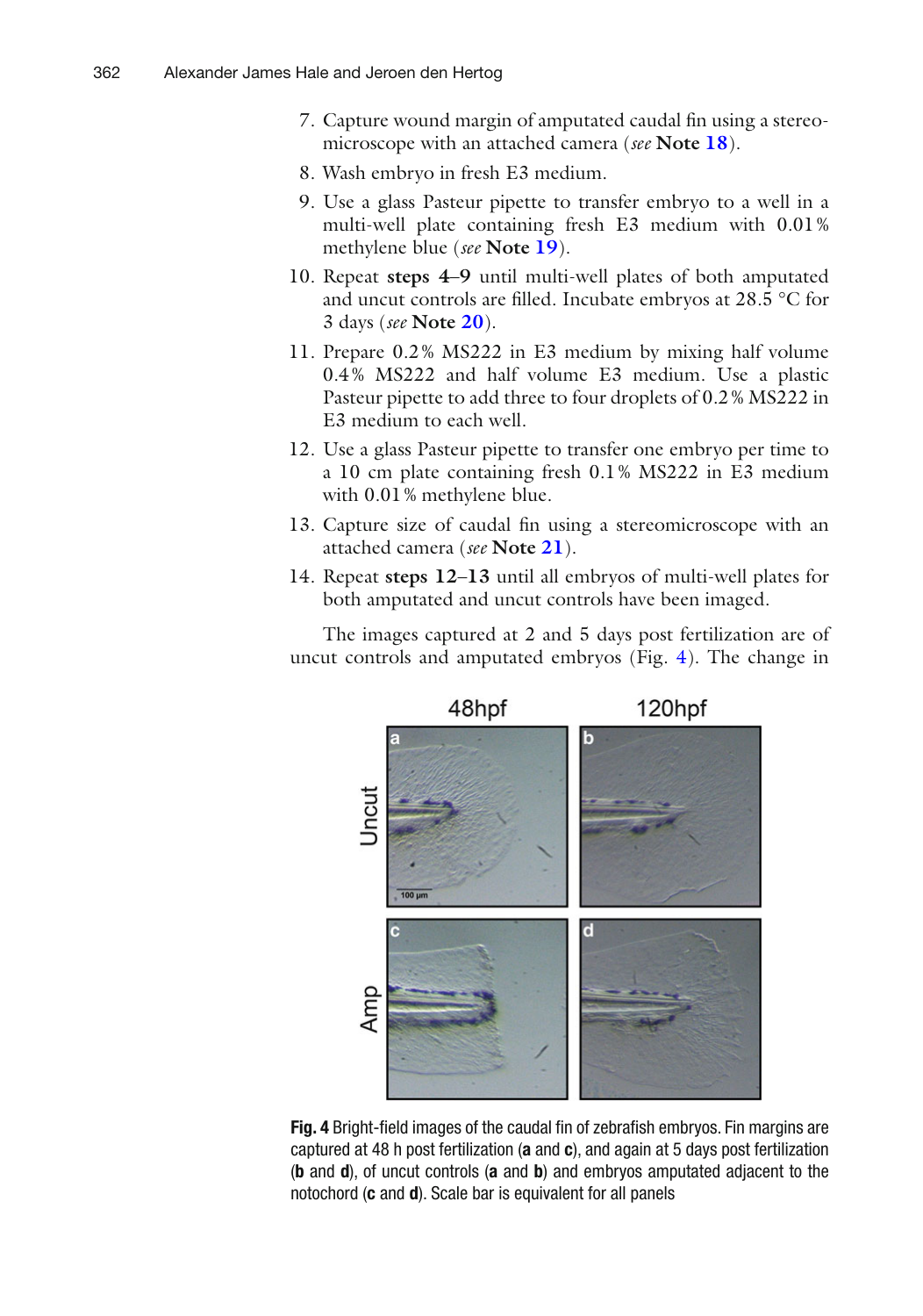caudal fin length after 3 days is calculated by subtracting the length of the fin from the tip of the notochord at day 5 from that at day 2 for each embryo. This is easily quantified using the measure tool in ImageJ and the difference calculated is a measure of regenerative outgrowth.

- 1. Dechorionate embryos using tweezers ( *see* **Note [22](#page-15-0)**).
	- 2. Transfer embryos to a 1.5 ml tube, 96-well plate or similar. Remove as much system water or E3 medium as possible.
	- 3. Prepare Ginzburg fish Ringers solution by adding protease and phosphatase inhibitors (10  $\mu$ l/ml sodium fluoride, 5  $\mu$ l/ml beta-glycerophosphate, 5 μl/ml sodium orthovanadate, 1 μl/ ml aprotinin,  $1 \mu$ /ml leupeptin) and add sufficient volume to the embryos to allow repeated pipetting with a P200 tip (~600 μm wide).
	- 4. Repeatedly pipette up and down in a gentle steady motion or invert regularly. Do not create air bubbles. Alternatively, place multiple embryos in a well of a 6-well plate filled with Ginzburg fish Ringers solution and place plate on a thermomixer set to 28.5 °C and 400–800 rpm for 30–45 min ( *see* **Note [23](#page-15-0)**).
	- 5. Wash deyolked embryos with fresh Ginzburg fish Ringers solution and transfer to chosen vessel (1.5 ml tube or 96-well plate).
	- 6. Centrifuge briefly at  $4^{\circ}$ C to collect embryos at bottom of tube or well.
	- 7. Aspirate Ginzburg fish Ringers solution and snap-freeze embryos in liquid nitrogen ( *see* **Note [24](#page-15-0)**).
	- 8. Defrost frozen tissue on ice.
	- 9. Prepare chosen lysis buffer by adding protease and phosphatase inhibitors (10 μl/ml Sodium Fluoride, 5 μl/ml beta-Glycerophosphate, 5 μl/ml Sodium Orthovanadate, 1 μl/ml Aprotinin, 1 μl/ml Leupeptin) and add volume according to age (Table [1](#page-13-0)).

Next, there are three homogenization options available for proceeding with tissue lysis; the steps required for homogenization using a mini-pestle  $(A)$ , a syringe and needle  $(B)$ , or sonication (C), are described below.

- A. Mini-pestle homogenization (1.5 ml tubes only):
	- 10A. Quickly, with the tissue still frozen, start applying pressure using a mini-pestle that fits in a 1.5 ml tube (see **Note [25](#page-15-0)**).
	- 11A. Withdraw pestle and use a pipette to wash head of pestle to maximize amount of lysate collected.

#### <span id="page-12-0"></span>*3.3 Tissue Lysis for Protein Extraction*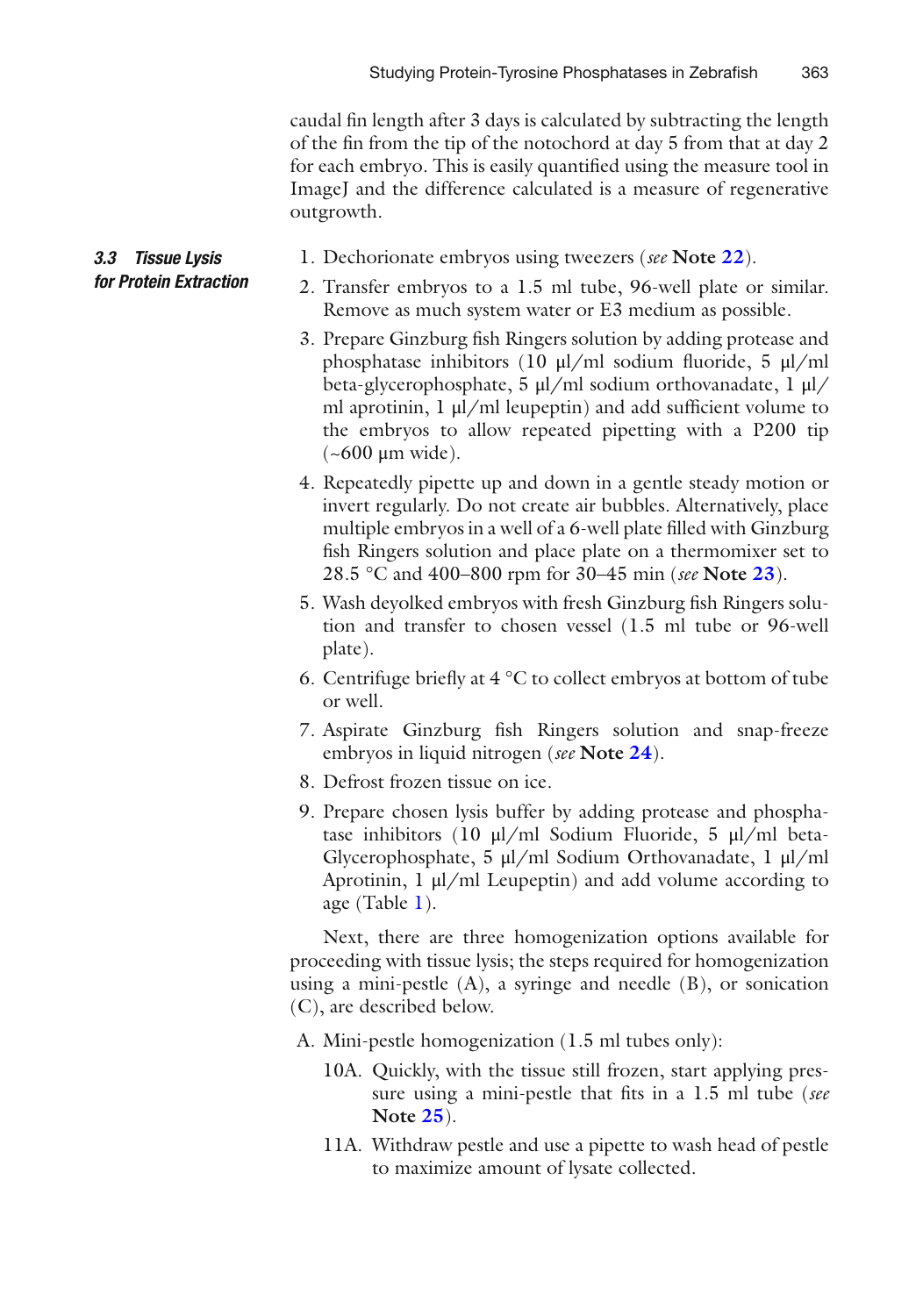- <span id="page-13-0"></span>12A. Clean pestle by rinsing with 70% ethanol followed by water and repeat **steps 10** and **11** for each sample.
- 13A. Rest on ice.
- B. Syringe and needle homogenization:
	- 10B. Wait for tissue to defrost in lysis buffer.
	- 11B. Attach a sterile needle, width 0.2–0.8 mm, to a 1 ml syringe. No larger than 0.2 mm is highly recommended for 24 h post fertilization (hpf).
	- 12B. Aspirate and dispense suspension repeatedly until tissue has been completely sheared (see Note [26](#page-15-0)).
	- 13B. Rest on ice.
- C. Sonication homogenization:
	- 10C. Wait for tissue to defrost in lysis buffer.
	- 11C. Incubate on ice for 30 min.
	- 12C. Sonicate at "high" intensity for 10–15 min with a repeated cycle of 30 s ON, followed by 30 s OFF.
	- 13C. Rest on ice.
- 14. Once homogenized with the chosen method centrifuge samples at 17,970 rcf and 4  $^{\circ}$ C for 20 min.
- 15. Transfer supernatant to a fresh tube or plate and discard the pellet. Can store supernatant at −80 °C at this point if required.
- 16. Mix equal volume lysate and  $2 \times$  Laemmli buffer.
- 17. Boil samples for 5–10 min ( *see* **Note [27](#page-15-0)**).
- 18. Store at −20 °C or continue loading samples onto an SDS gel.

Please note that there are many variations on the deyolking and homogenization procedures. For example, deyolking can be carried out *after* mini-pestle homogenization by centrifuging lysate and resuspending the pellet in Ginzburg fish Ringers solution. The sample is then centrifuged again to remove the Ginzburg fish Ringers

#### **Table 1 Volume of lysis buffer to be used per embryo of the indicated age**

| <b>Tissue age</b> | <b>Volume lysis buffer</b> |
|-------------------|----------------------------|
| $<$ 24 hpf        | $1 \mu$ /embryo            |
| $24-48$ hpf       | $1-2 \mu$ /embryo          |
| $48 - 96$ hpf     | $2-5 \mu$ /embryo          |
| $>96$ hpf         | $>5 \mu$ /embryo           |
| Adult fin clips   | $>10 \mu l$                |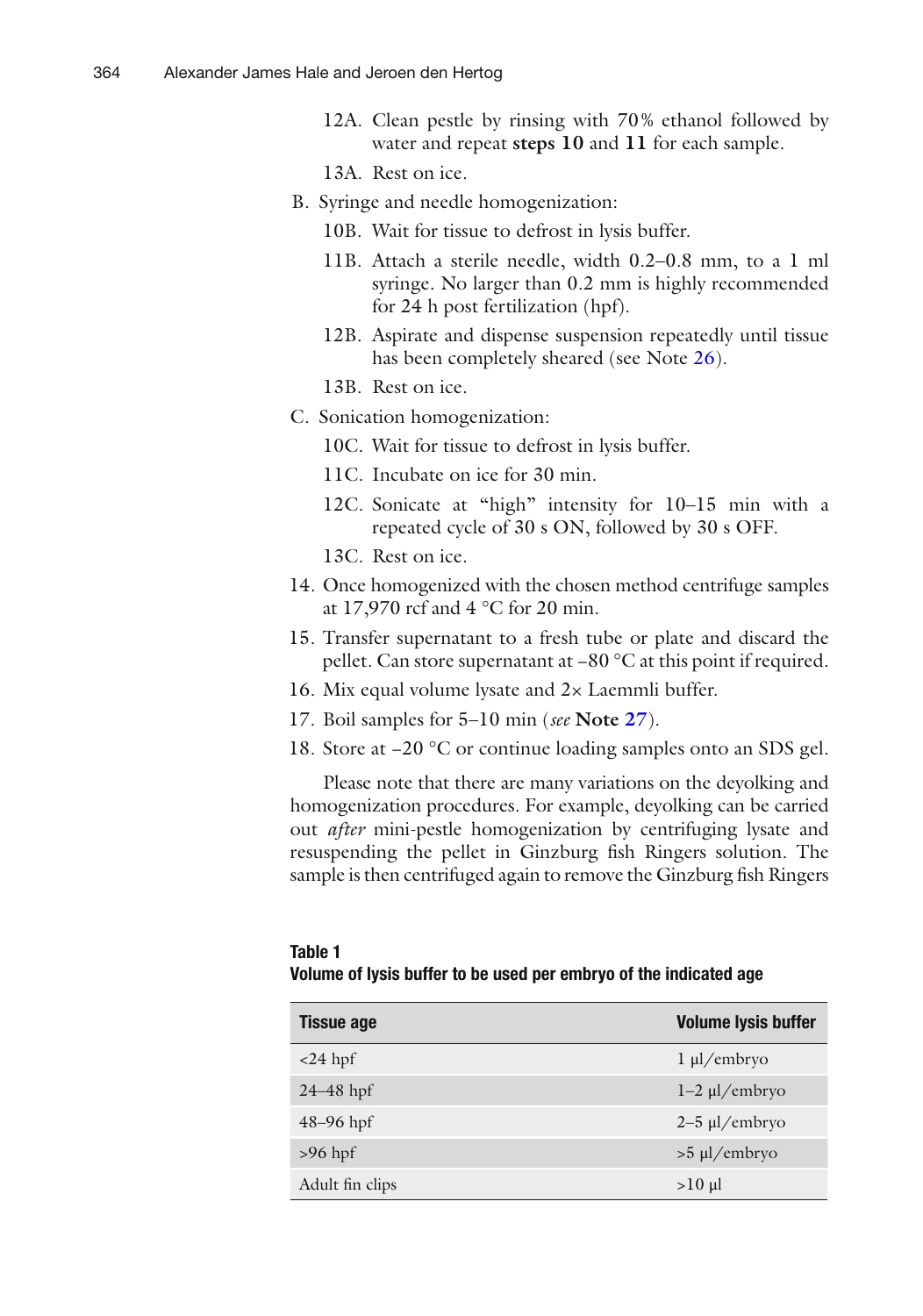<span id="page-14-0"></span>

 **Fig. 5** Coomassie stain of PVDF membrane showing differences between HEK 293T cells lysed with RIPA buffer (*lanes 2*–4) and zebrafish embryos lysed with RIPA buffer and subjected to mini-pestle homogenization ( *lanes 5* and *6* ). A typical experiment comparing non-transfected (Unt) and transfected (Tfx) HEK 293T cells with non-injected control (NIC) and microinjected (MI) zebrafish embryo samples (7.5 embryo equivalents per lane). *Lane 1* contains a molecular weight marker

solution and resuspended in  $1 \times$  sample buffer (created by mixing equal volumes of chosen lysis buffer and  $2\times$  Laemmli buffer). This way the deyolking procedure is more convenient but a possible consequence is greater variation in protein concentration between samples as some lysed protein may have been lost in the multiple centrifugations where supernatants are discarded. Another alternative is to only disrupt the integrity of the embryos a little using mini-pestle homogenization and follow that with sonication to achieve more efficient lysis. One's choice will be determined by a combination of purpose for the lysate, embryo age, and, ultimately, experience.

Preparation of zebrafish embryo lysates requires more diligence than for cell lysates. This is partly due to the high protein content compared to cultured cells, resulting in the bands being "fatter" and more "smiley" (Fig. 5). This can also cause protein bands to run slightly slower, but offsets size estimation by no more than 5 kDa. The right combination of deyolking, lysis buffer and homogenization optimizes the result. For example, embryos can be lysed in RIPA buffer prepared for SDS-PAGE using mini-pestle homogenization without dechorionating and deyolking (Fig. [6a\)](#page-15-0). But when embryos are dechorionated, deyolked, lysed using degassed lysis buffer and prepared for SDS-PAGE using mini- pestle homogenization the result is less yield but almost as clean as that obtained from pure cell lysate (Fig. [6b\)](#page-15-0). Then again, Fig. [6b](#page-15-0) clearly shows that deyolking can lead to unequal protein concentration between samples, as a result of both the lysate that remains on the head of the pestle and the centrifugation step required.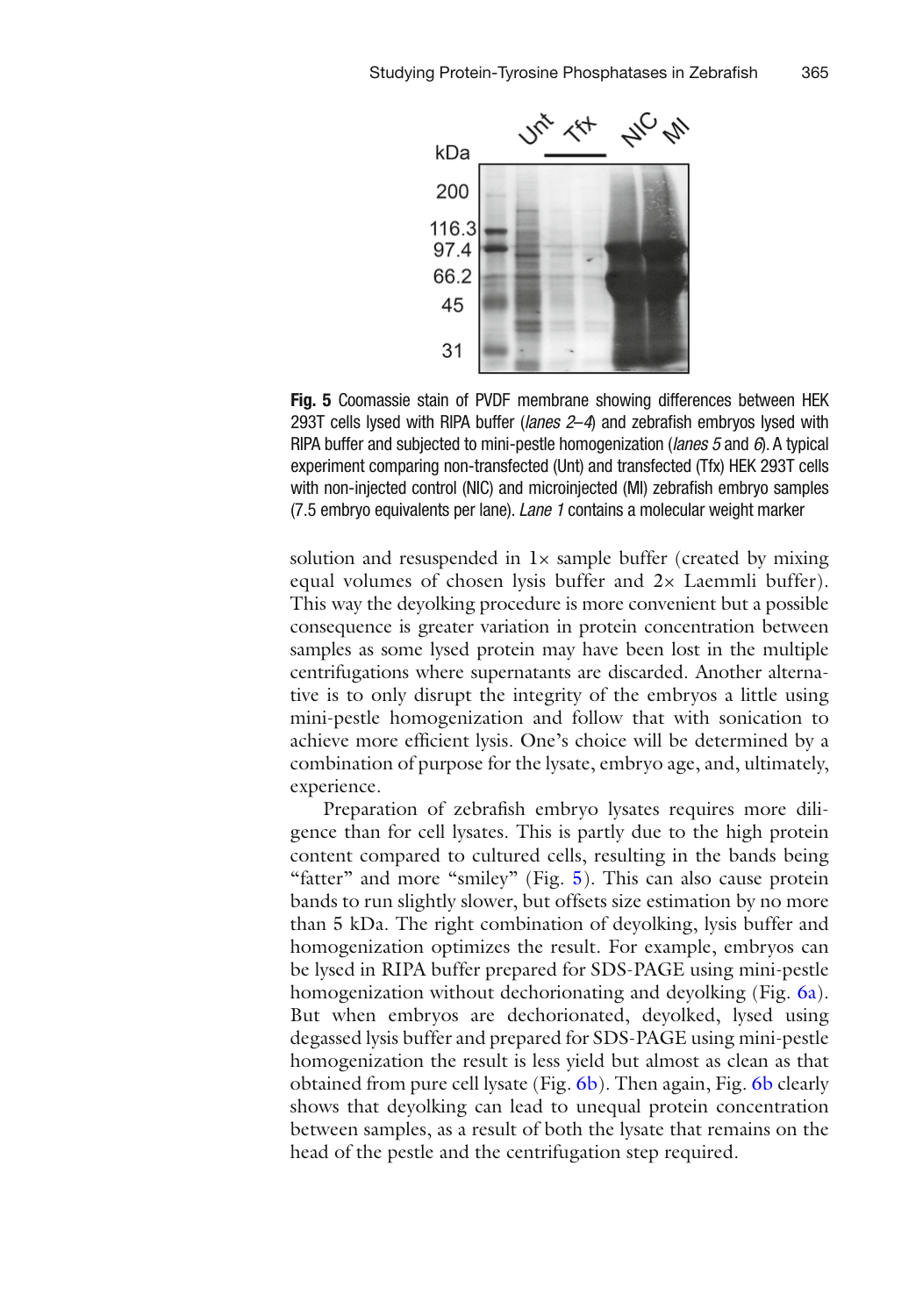<span id="page-15-0"></span>

**Fig. 6** Coomassie stains of PVDF membranes containing zebrafish embryo samples. (a) Samples, not dechorionated or deyolked, lysed in RIPA buffer and subjected to mini-pestle homogenization (5 embryo equivalents per lane). Zebrafish embryos were lysed at 6, 24, and 48 h post fertilization (hpf). Notice how "fat" and "smiley" the bands are. (b) Samples after dechorionating, deyolking, lysed in degassed lysis buffer and subjected to mini-pestle homogenization (1 embryo per lane). Zebrafish embryos were lysed at 48 hpf. Notice that the protein content is considerably less, but that the lysate profile is more "clean" and similar to that of the cell lysates seen in Fig. [5 .](#page-14-0) A typical experiment with six different conditions is depicted. *Lane 1* in (a) and (b) contains a molecular weight marker

#### **4 Notes**

- 1. The plastic mold is embossed with ramps with a 45° beveled side (Fig. [1b\)](#page-7-0). This aids microinjection as the embryo will be pushed into the corner of the lane, allowing the needle to more easily penetrate the chorion and yolk or cell.
- 2. The agarose microinjection plates will keep for 1–2 weeks, after which molds will begin to grow and the borders of the lanes begin to soften and break. The molds do not interfere with the embryos as long as the embryos are washed afterwards but the breaks in the lanes can inconvenience injections.
- 3. In general not more than 500 pg of RNA is injected in zebrafish embryos (this is achieved using 1 nl of RNA at 500 ng/ $\mu$ l). The phenol red is only used as a dye to observe successful injection (once competent this aid is no longer required), and  $1$  μl for every  $15$  μl is more than sufficient.
- 4. Heating the RNA removes secondary structures such as hairpin loops. This ensures that most of the RNA injected is available for translation and ultimately increases the efficiency of microinjection. This step is not necessary if injecting DNA.
- 5. This action removes air bubbles from the RNA. The RNA is now under pressure. If "hold" pressure is too great the RNA will now begin to leak from the needle tip, adjust if necessary.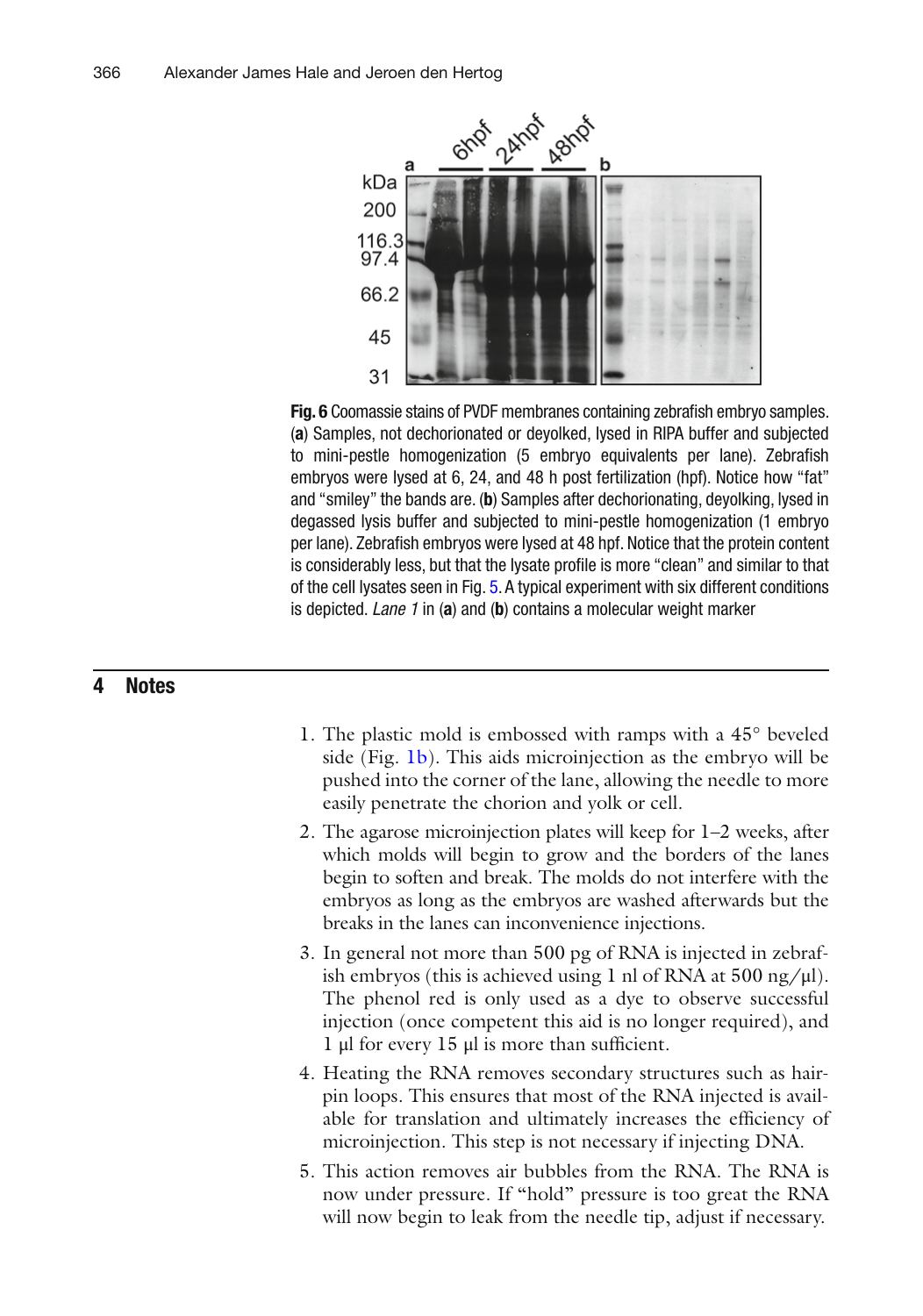- 6. Calibration of the RNA droplet to 1 nl is measured using a 0.01 mm micrometer slide. Briefly, according to  $V = 4/3\pi r^3$ , a droplet of 1 nl has a radius of 62 μm and the diameter is hence 124 μm. The micrometer slide has divisions of 10 μm; meaning 1 nl is equivalent to 12 divisions. The needle width is measured to approximately 20 μm wide prior to mounting and the width of each new needle then needs to be adjusted to create a 1 nl droplet using the micrometer slide to calibrate.
- 7. Duration of ejection MUST NOT be <70 ms ("period" not <0.70) as this results in ejection of unreliable droplet size with repeated injections. If needle tip is shortened too much, a new needle will have to be prepared. Resting the needle tip in mineral oil avoids RNA drying up and forming a plaque that blocks the ejection of RNA. If, despite best efforts, the needle does become blocked there are two options; switch the pneumatic pump back to "gated" and try to flush the plaque off, or if the duration of ejection is still set relatively high (>100 ms for example) remove the tip of the needle with the tweezers and recalibrate droplet size using the micrometer slide and reducing the duration of ejection by lowering the "period."
- 8. If too much time is lost and RNA is microinjected at the two- cell stage, the mosaicism that arises will be considerable (Fig. [3a\)](#page-10-0).
- 9. Under the stereomicroscope the lanes will be clearly visible. Use a truncated microloader pipette tip to position embryos in the lanes. At this point it is prudent to eject a single RNA droplet and check it is still 1 nl on the micrometer slide. It is good to do this before every round of microinjecting as well in case the yolk from the embryos microinjected in the previous round has blocked the needle and causes <1 nl to be ejected in subsequent rounds of microinjecting.
- 10. Bright field is usually sufficient for identifying the cell and microinjecting but Nomarski optics can be used to improve contrast between the yolk and the transparent cell of the zebrafish embryo.
- 11. This movement is extremely fluid such that it is one move, once competent a rate of >50 embryos per minute is achievable. If the cell is missed and instead the RNA is deposited into the yolk of the embryo, then continue. During development most of the RNA from the yolk will be taken up into the cell. Especially when learning the technique the first few times it is easier to aim right under the cell, providing a wider target area, as the RNA will be taken up within minutes following injection through cytoplasmic streaming. If injecting DNA be aware that DNA is a considerably larger molecule and is therefore barely taken up through cytoplasmic streaming!
- 12. If development needs to be accelerated or decelerated for any reason then incubate at maximum 31 °C (faster development) or minimum 21.5 °C (slower development), respectively.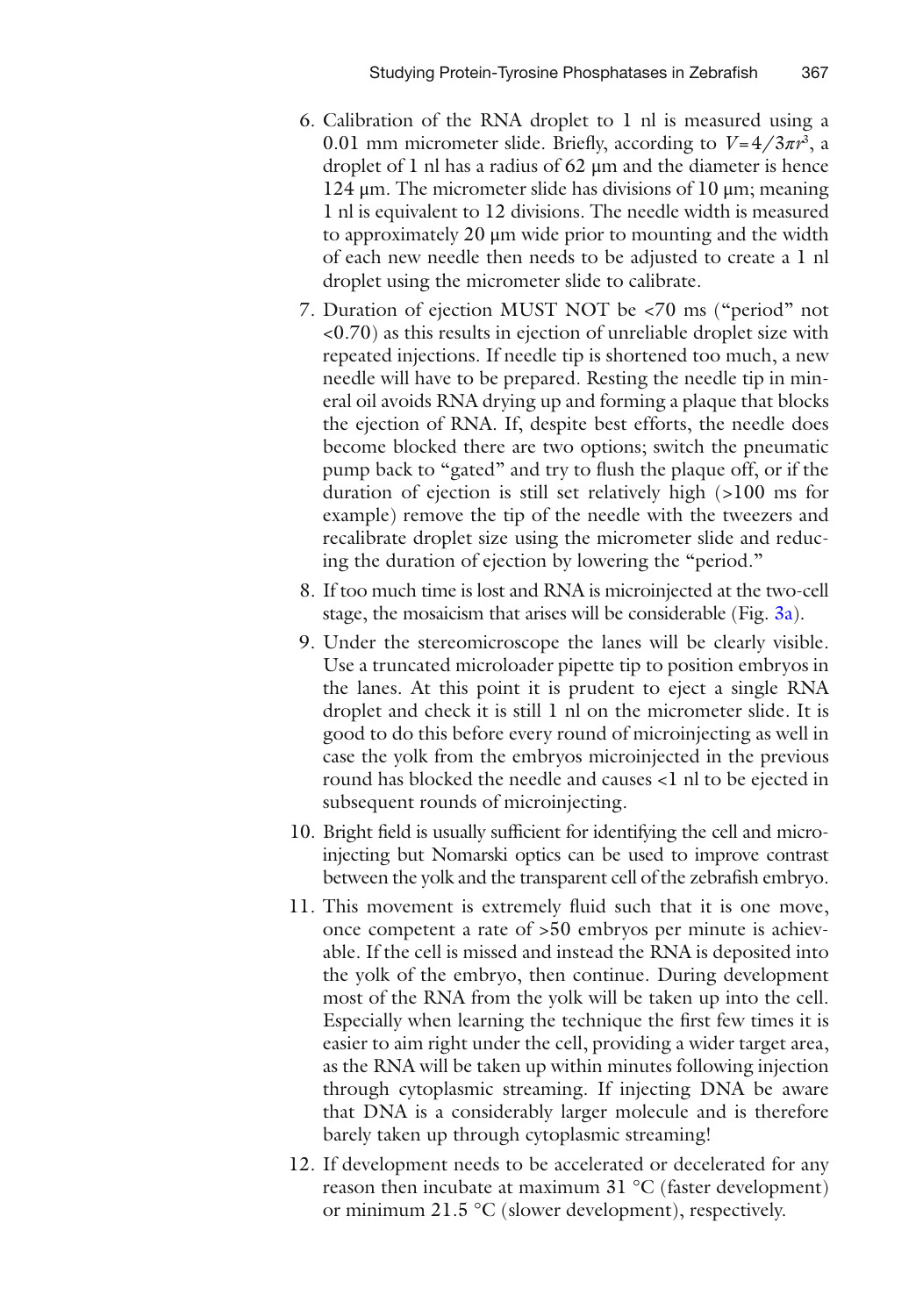- 13. MS222 is sensitive to light and loses potency with time. For this reason, I often wrap the plastic dish with 0.1 % MS222 in E3 medium 0.01 % methylene blue in aluminum foil when intending to amputate many embryos.
- 14. Preferably cut on the lid so that the rim does not obstruct the motion of incision. The plastic will not break. A microscope with a small base is preferable as it provides free vertical movement of the arm when performing amputations.
- 15. In parallel I usually transfer an uncut control embryo to the plastic 10 cm dish with fresh 0.1 % MS222 in E3 medium with 0.01 % methylene blue mentioned in **step 6**.
- 16. The main focus area for improvement in this technique is accuracy to perform the amputation as close to the notochord as possible without damaging the notochord. The notochord does not regenerate, hence if nicked or amputated the embryo will die. Also, avoiding tearing of the fin tissue by pulling the surgical blade away from wound margin is desirable to simplify the analysis of regenerative outgrowth. The optimal incision motion is made using downward pressure to sever the caudal fin tissue and not slicing towards you, as this can create a pulling force on the fin tissue and lead to a sheared fin instead of a clean cut.
- 17. Preferably use a glass Pasteur pipette from this point forward as the amputated caudal fin readily sticks to plastic, causing damage to the caudal fin.
- 18. Use microloader pipette tips to position embryo with the posterior end flat on the bottom of the plastic dish. Nomarski optics can be used to improve contrast of the transparent caudal fin of the zebrafish embryo. For comparing different embryos it is paramount to use the same zoom settings on the stereomicroscope. Using the abovementioned Leica setup there is enough space to take a picture of both the amputated embryo and the uncut control in the same image.
- 19. Smaller than a 24-well plate is not recommended as the embryos have insufficient space to grow.
- 20. By performing the assay this way each uncut control is near enough at the same developmental stage as the amputated embryos and changes in embryonic growth rate can be accounted for.
- 21. The caudal fin of 5 dpf embryos is substantially bigger than at 2 dpf. Hence, each embryo for both amputated and uncut controls requires a separate image.
- 22. The chorion contains maternal DNA and proteins; this needs to be removed for accurate estimation of embryonic protein content.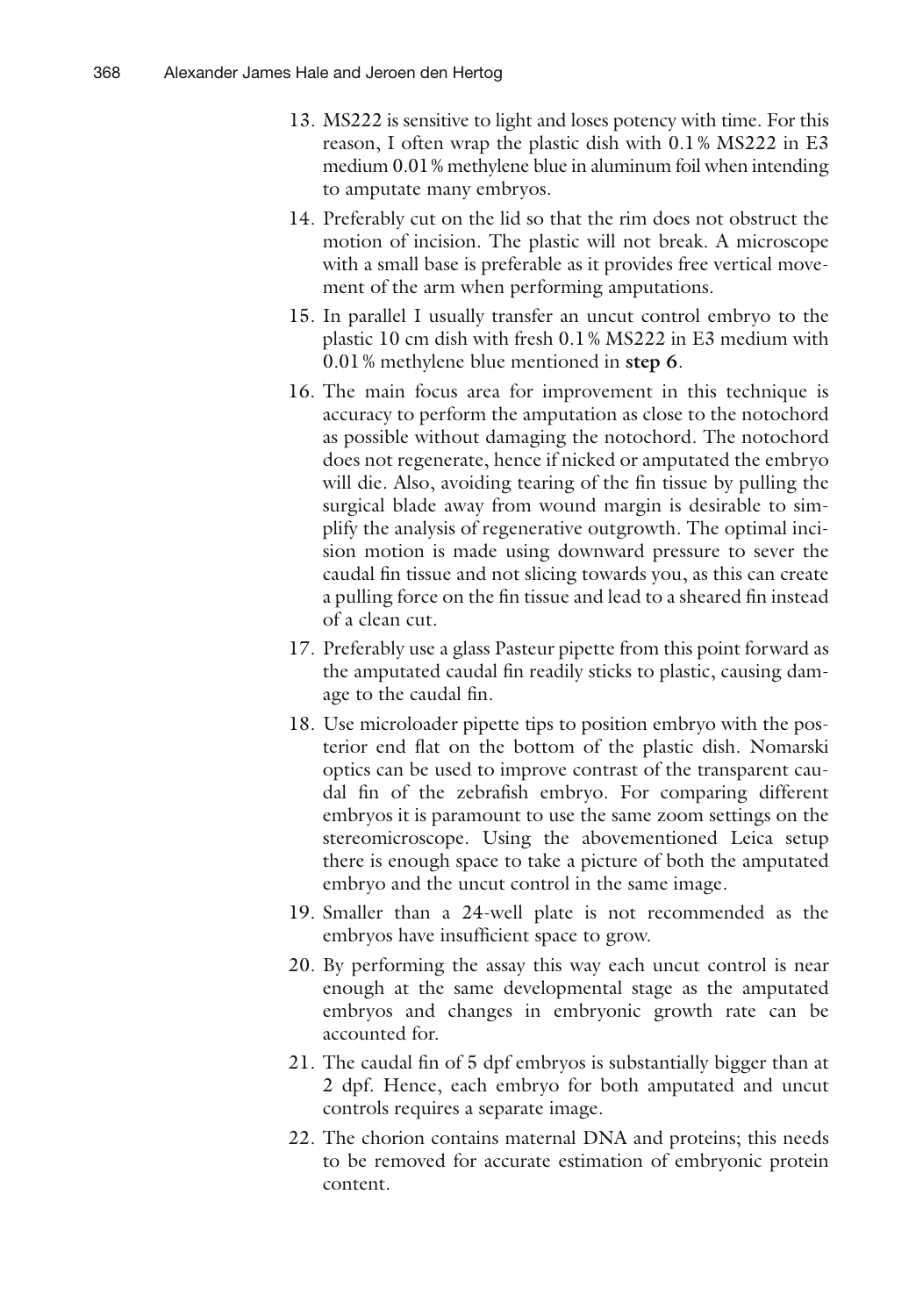- <span id="page-18-0"></span> 23. The temperature is simply set to a comfortable temperature in which the embryo will survive. If using a 1.5 ml tube or multiwell plate it is easy to look under a standard stereomicroscope to check how much of the yolk has dissociated from the embryo.
- 24. If not deyolking, any excess system water or E3 medium can be removed from fin-clips or embryos respectively and directly subjected to snap-freezing in liquid nitrogen. By snap-freezing the tissue becomes more brittle, increasing homogenization efficiency. Can store tissue at this point at −80 °C.
- 25. Accompany a firm up-down motion with a gentle rotation for maximum efficiency. The tissue will shear. When removing the pestle some buffer or tissue may adhere to the head.
- 26. Creating air bubbles is practically unavoidable with this method but if the appropriate needle is used the tissue will be better sheared than it would have been with a mini-pestle. A small amount of suspension is always lost in the tip of the syringe which cannot be dispensed.
- 27. This removes quaternary and tertiary structures of proteins. Take into consideration that, after preparation with sample buffer and boiling, the sample may be very viscous, especially if little lysis buffer is used for many embryos. Upon such an occurrence the sample usually needs to be diluted with more sample buffer for accurate loading to be feasible. It is therefore very important to follow the guidelines set out in **step 9** to avoid this complication.

#### **Acknowledgements**

We would like to make a special mention of Miriam Stumpf who optimized sonication of zebrafish embryos in our lab and was kind enough to share her expertise. Also we thank Jelte Sikkens and Andreas van Impel for providing Fig. [3a and b](#page-10-0) respectively. We are grateful to all our colleagues, both within the den Hertog group and in the wider field of zebrafish research, for sharing their experiences with us and helping to make this chapter as comprehensive as possible with contributions from experts in zebrafish research.

#### **References**

- 1. Tonks NK (2006) Protein tyrosine phosphatases: from genes, to function, to disease. Nat Rev Mol Cell Biol 7(11):833–846. doi[: 10.1038/nrm2039](http://dx.doi.org/10.1038/nrm2039)
- 2. Hendriks WJ, Elson A, Harroch S, Pulido R, Stoker A, den Hertog J (2013) Protein tyrosine phosphatases in health and disease. FEBS  $J 280(2):708-730$ . doi:10.1111/febs.12000
- 3. Tonks NK (2013) Protein tyrosine phosphatases—from housekeeping enzymes to master regulators of signal transduction. FEBS J 280(2):346–378. doi: [10.1111/febs.12077](http://dx.doi.org/10.1111/febs.12077)
- 4. Andersen JN, Mortensen OH, Peters GH, Drake PG, Iversen LF, Olsen OH, Jansen PG, Andersen HS, Tonks NK, Moller NP (2001) Structural and evolutionary relationships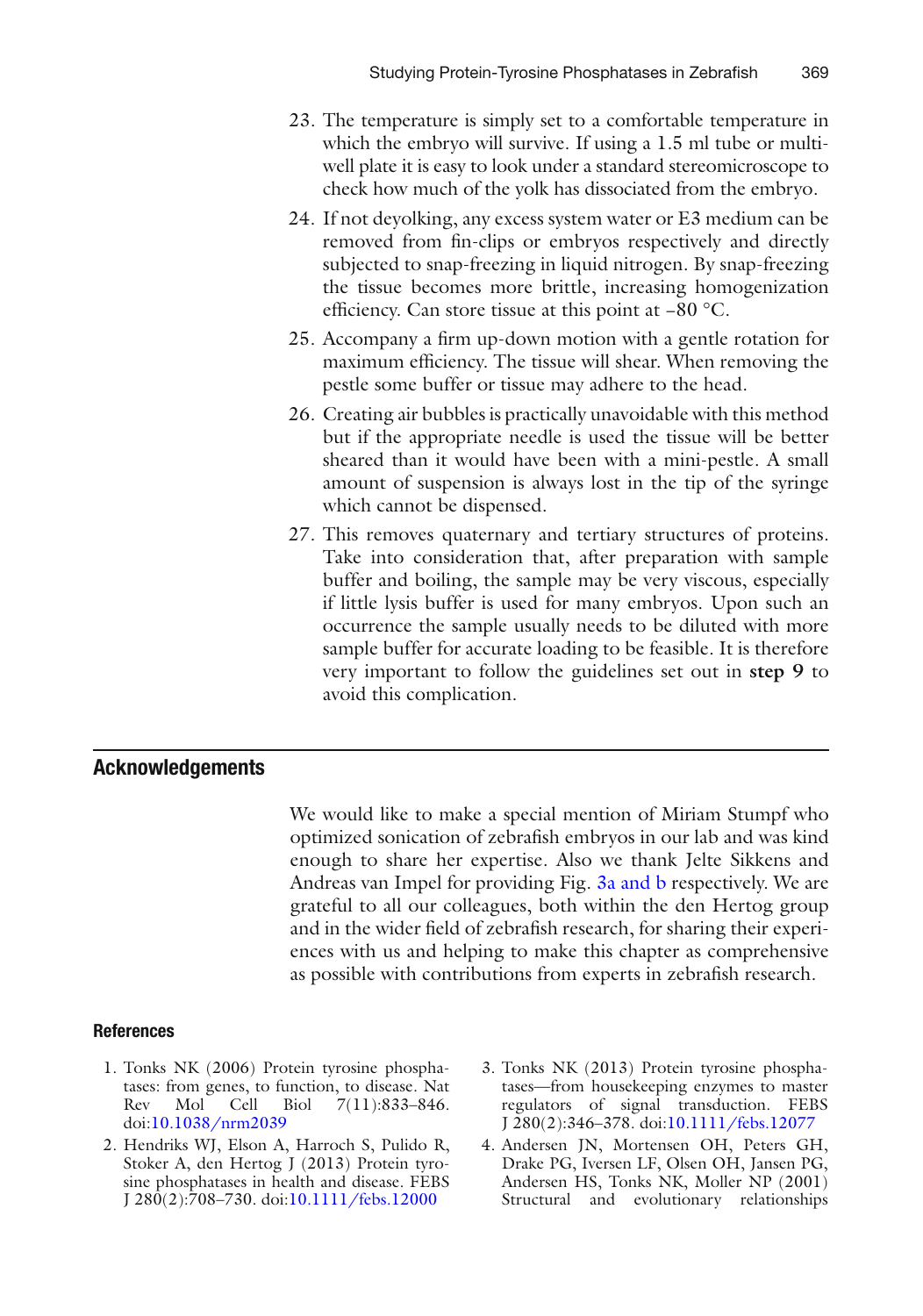<span id="page-19-0"></span>among protein tyrosine phosphatase domains.<br>Mol Cell Biol 21(21):7117-7136. Mol Cell Biol 21(21):7117–7136. doi[: 10.1128/MCB.21.21.7117-7136.2001](http://dx.doi.org/10.1128/MCB.21.21.7117-7136.2001)

- 5. Chiarugi P, Cirri P (2003) Redox regulation of protein tyrosine phosphatases during receptor tyrosine kinase signal transduction. Trends Biochem Sci  $28(9):509-514.$  doi:10.1016/ [s0968-0004\(03\)00174-9](http://dx.doi.org/10.1016/s0968-0004(03)00174-9)
- 6. den Hertog J, Groen A, van der Wijk T (2005) Redox regulation of protein-tyro sine phosphatases. Arch Biochem Biophys 434(1):11–15. doi[: 10.1016/j.aab.2004.05.024](http://dx.doi.org/10.1016/j.aab.2004.05.024)
- 7. Zinn K (1993) Drosophila protein tyrosine phosphatases. Semin Cell Biol 4(6):397–401
- 8. Gutch MJ, Flint AJ, Keller J, Tonks NK, Hengartner MO (1998) The Caenorhabditis elegans SH2 domain-containing protein tyrosine phosphatase PTP-2 participates in signal transduction during oogenesis and vulval development. Genes Dev 12(4):571–585
- 9. van der Sar AM, de Fockert J, Betist M, Zivkovic D, den Hertog J (1999) Pleiotropic effects of zebrafish protein-tyrosine phosphatase- 1B on early embryonic development. Int J Dev Biol 43(8):785–794
- 10. Revuelta-Cervantes J, Mayoral R, Miranda S, Gonzalez-Rodriguez A, Fernandez M, Martin- Sanz P, Valverde AM (2011) Protein tyrosine phosphatase 1B (PTP1B) deficiency accelerates hepatic regeneration in mice. Am J Pathol 178(4):1591–1604. doi[: 10.1016/j.](http://dx.doi.org/10.1016/j.ajpath.2010.12.020) [ajpath.2010.12.020](http://dx.doi.org/10.1016/j.ajpath.2010.12.020)
- 11. Zabolotny JM, Bence-Hanulec KK, Stricker-Krongrad A, Haj F, Wang YP, Minokoshi Y, Kim YB, Elmquist JK, Tartaglia LA, Kahn BB, Neel BG (2002) PTP1B regulates leptin signal transduction in vivo. Dev Cell 2(4):489–495. doi[: 10.1016/s1534-5807\(02\)00148-x](http://dx.doi.org/10.1016/s1534-5807(02)00148-x)
- 12. Haffter P, Granato M, Brand M, Mullins MC, Hammerschmidt M, Kane DA, Odenthal J, van Eeden FJM, Jiang YJ, Heisenberg CP, Kelsh RN, Furutani-Seiki M, Vogelsang E, Beuchle D, Schach U, Fabian C, Nusslein-Volhard C  $(1996)$  The identification of genes with unique and essential functions in the development of the zebrafish, Danio rerio. Development 123:1–36
- 13. Feitsma H, Cuppen E (2008) Zebrafish as a cancer model. Mol Cancer Res 6(5):685–694. doi[: 10.1158/1541-7786.MCR-07-2167](http://dx.doi.org/10.1158/1541-7786.MCR-07-2167)
- 14. Blackburn JS, Langenau DM (2014) Zebrafish as a model to assess cancer heterogeneity, progression and relapse. Dis Model Mech 7(7):755–762. doi: [10.1242/dmm.015842](http://dx.doi.org/10.1242/dmm.015842)
- 15. Seth A, Stemple DL, Barroso I (2013) The emerging use of zebrafish to model metabolic disease. Dis Model Mech 6(5):1080–1088. doi[: 10.1242/dmm.011346](http://dx.doi.org/10.1242/dmm.011346)
- 16. Intine RV, Olsen AS, Sarras MP Jr (2013) A zebrafish model of diabetes mellitus and metabolic memory. J Vis Exp 72:e50232. doi: [10.3791/50232](http://dx.doi.org/10.3791/50232)
- 17. Vliegenthart AD, Tucker CS, Del Pozo J, Dear JW  $(2014)$  Zebrafish as model organisms for studying drug-induced liver injury. Br J Clin Pharmacol 78(6):1217-1227. doi:10.1111/ [bcp.12408](http://dx.doi.org/10.1111/bcp.12408)
- 18. Peterson RT, Link BA, Dowling JE, Schreiber SL (2000) Small molecule developmental screens reveal the logic and timing of vertebrate development. Proc Natl Acad Sci U S A 97(24):12965–12969. doi:10.1073/ [pnas.97.24.12965](http://dx.doi.org/10.1073/pnas.97.24.12965)
- 19. Gemberling M, Bailey TJ, Hyde DR, Poss KD  $(2013)$  The zebrafish as a model for complex tissue regeneration. Trends Genet 29(11):611–620
- 20. Goessling W, North TE (2014) Repairing quite swimmingly: advances in regenerative medicine using zebrafish. Dis Model Mech 7(7):769–776. doi: [10.1242/dmm.016352](http://dx.doi.org/10.1242/dmm.016352)
- 21. Phillips JB, Westerfield M (2014) Zebrafish models in translational research: tipping the scales toward advancements in human health. Dis Model Mech 7(7):739–743. doi[: 10.1242/](http://dx.doi.org/10.1242/dmm.015545) [dmm.015545](http://dx.doi.org/10.1242/dmm.015545)
- 22. Sun N, Zhao H (2013) Transcription activatorlike effector nucleases (TALENs): a highly efficient and versatile tool for genome editing. Biotechnol Bioeng 110(7):1811–1821. doi: [10.1002/bit.24890](http://dx.doi.org/10.1002/bit.24890)
- 23. Irion U, Krauss J, Nusslein-Volhard C (2014) Precise and efficient genome editing in zebrafish using the CRISPR/Cas9 system. Development 141(24):4827–4830. doi[: 10.1242/dev.115584](http://dx.doi.org/10.1242/dev.115584)
- 24. Jao LE, Wente SR, Chen W (2013) Efficient multiplex biallelic zebrafish genome editing using a CRISPR nuclease system. Proc Natl Acad Sci U S A 110(34):13904–13909. doi: [10.1073/pnas.1308335110](http://dx.doi.org/10.1073/pnas.1308335110)
- 25. Hwang WY, Fu Y, Reyon D, Maeder ML, Tsai SQ, Sander JD, Peterson RT, Yeh JR, Joung JK  $(2013)$  Efficient genome editing in zebrafish using a CRISPR-Cas system. Nat Biotechnol 31(3):227–229. doi: [10.1038/nbt.2501](http://dx.doi.org/10.1038/nbt.2501)
- 26. Holder N, Xu Q (1999) Microinjection of DNA, RNA, and protein into the fertilized zebrafish egg for analysis of gene function. Methods Mol Biol 97:487–490. doi[: 10.1385/](http://dx.doi.org/10.1385/1-59259-270-8:487) [1-59259-270-8:487](http://dx.doi.org/10.1385/1-59259-270-8:487)
- 27. de Bruijn E, Cuppen E, Feitsma H (2009) Highly efficient ENU mutagenesis in zebrafish. Methods Mol Biol 546:3-12. doi:10.1007/ [978-1-60327-977-2\\_1](http://dx.doi.org/10.1007/978-1-60327-977-2_1)
- 28. Lawson ND, Weinstein BM (2002) In vivo imaging of embryonic vascular development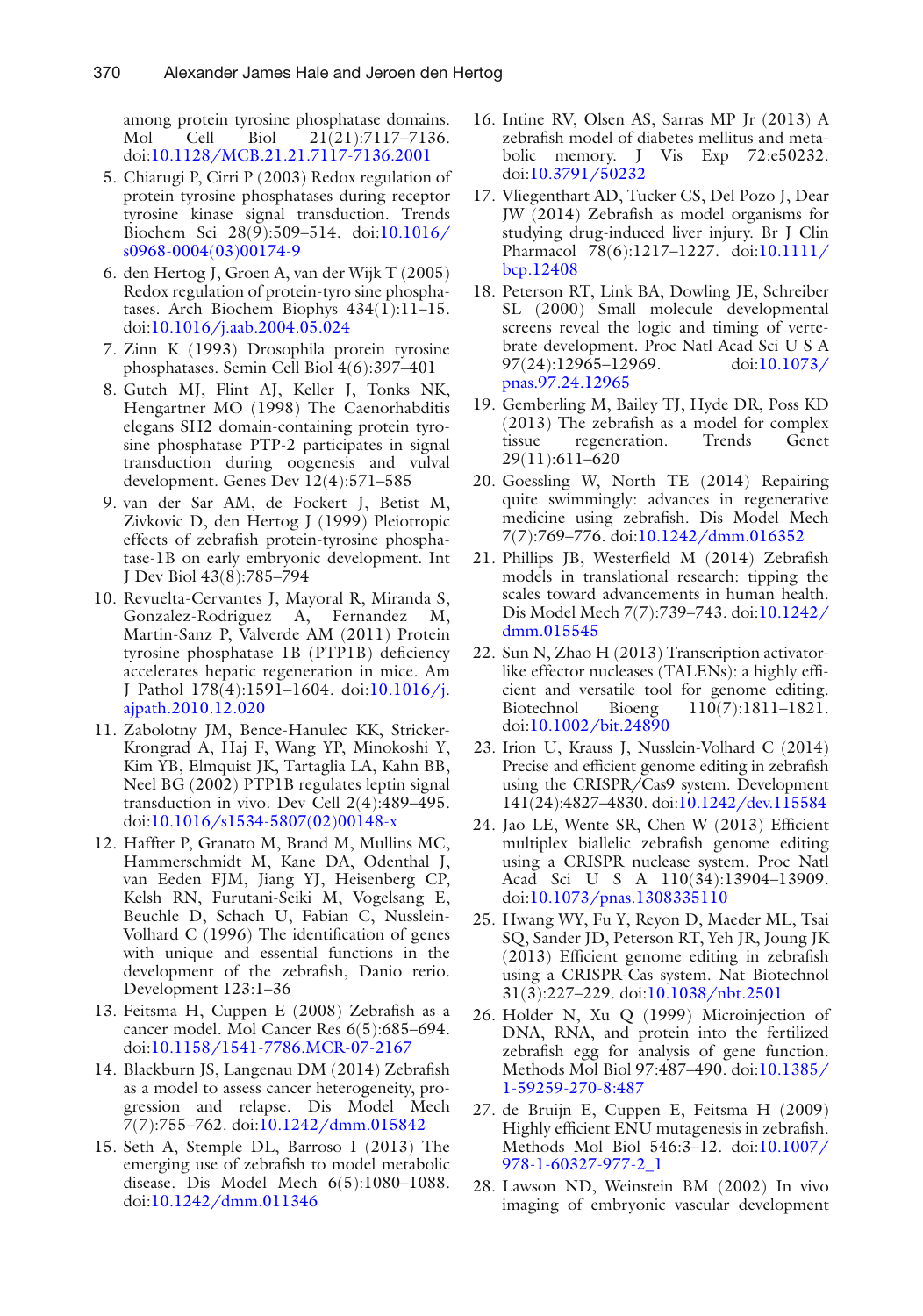<span id="page-20-0"></span>using transgenic zebrafish. Dev Biol  $248(2)$ : 307–318

- 29. van Impel A, Schulte-Merker S (2014) A fisheye view on lymphangiogenesis. Adv Anat Embryol Cell Biol 214:153–165. doi[: 10.1007/978-3-7091-1646-3\\_12](http://dx.doi.org/10.1007/978-3-7091-1646-3_12)
- 30. van Eekelen M, Runtuwene V, Overvoorde J, den Hertog J (2010) RPTPalpha and PTPepsilon signaling via Fyn/Yes and RhoA is essential for zebrafish convergence and extension cell movements during gastrulation. Dev Biol  $340(2):626-639$ . doi: $10.1016/i$ . [ydbio.2010.02.026](http://dx.doi.org/10.1016/j.ydbio.2010.02.026)
- 31. Keller PJ, Schmidt AD, Wittbrodt J, Stelzer EH (2008) Reconstruction of zebrafish early embryonic development by scanned light sheet microscopy. Science 322(5904):1065–1069. doi[: 10.1126/science.1162493](http://dx.doi.org/10.1126/science.1162493)
- 32. Schmid B, Shah G, Scherf N, Weber M, Thierbach K, Campos CP, Roeder I, Aanstad P, Huisken J (2013) High-speed panoramic lightsheet microscopy reveals global endodermal cell dynamics. Nat Commun 4:2207. doi[: 10.1038/ncomms3207](http://dx.doi.org/10.1038/ncomms3207)
- 33. Paardekooper Overman J, Preisinger C, Prummel K, Bonetti M, Giansanti P, Heck A, den Hertog J (2014) Phosphoproteomicsmediated identification of Fer kinase as a target of mutant Shp2 in Noonan and LEOPARD syndrome. PLoS One 9(9):e106682. doi[: 10.1371/journal.pone.0106682](http://dx.doi.org/10.1371/journal.pone.0106682)
- 34. Paardekooper Overman J, Yi JS, Bonetti M, Soulsby M, Preisinger C, Stokes MP, Hui L, Silva JC, Overvoorde J, Giansanti P, Heck AJ, Kontaridis MI, den Hertog J, Bennett AM (2014) PZR coordinates Shp2 Noonan and LEOPARD syndrome signaling in zebrafish and mice. Mol Cell Biol 34(15):2874–2889. doi[: 10.1128/MCB.00135-14](http://dx.doi.org/10.1128/MCB.00135-14)
- 35. Lemeer S, Jopling C, Gouw J, Mohammed S, Heck AJ, Slijper M, den Hertog J (2008) Comparative phosphoproteomics of zebrafish Fyn/Yes morpholino knockdown embryos. Mol Cell Proteomics 7(11):2176–2187. doi[: 10.1074/mcp.M800081-MCP200](http://dx.doi.org/10.1074/mcp.M800081-MCP200)
- 36. Babaei F, Ramalingam R, Tavendale A, Liang Y, Yan LS, Ajuh P, Cheng SH, Lam YW (2013) Novel blood collection method allows plasma proteome analysis from single zebrafish. Proteome Res 12(4):1580–1590. doi[: 10.1021/pr3009226](http://dx.doi.org/10.1021/pr3009226)
- 37. Choorapoikayil S, Overvoorde J, den Hertog J (2013) Deriving cell lines from zebrafish embryos and tumors. Zebrafish  $10(3):316-$ 325. doi: [10.1089/zeb.2013.0866](http://dx.doi.org/10.1089/zeb.2013.0866)
- 38. den Hertog J (2005) Chemical genetics: drug screens in zebrafish. Biosci Rep  $25(5-6)$ :289-297. doi: [10.1007/s10540-005-2891-8](http://dx.doi.org/10.1007/s10540-005-2891-8)
- 39. Meyer A, Schartl M (1999) Gene and genome duplications in vertebrates: the one-to-four (-to-eight in fish) rule and the evolution of novel gene functions. Curr Opin Cell Biol 11(6):699–704
- 40. Woods IG, Kelly PD, Chu F, Ngo-Hazelett P, Yan YL, Huang H, Postlethwait JH, Talbot WS (2000) A comparative map of the zebraf-<br>ish genome. Genome Res  $10(12)$ : ish genome. Genome Res 10(12): 1903–1914
- 41. Howe K, Clark MD, Torroja CF, Torrance J, Berthelot C, Muffato M, Collins JE, Humphray S, McLaren K, Matthews L, McLaren S, Sealy I, Caccamo M, Churcher C, Scott C, Barrett JC, Koch R, Rauch GJ, White S, Chow W, Kilian B, Quintais LT, Guerra-Assuncao JA, Zhou Y, Gu Y, Yen J, Vogel JH, Eyre T, Redmond S, Banerjee R, Chi J, Fu B, Langley E, Maguire SF, Laird GK, Lloyd D, Kenyon E, Donaldson S, Sehra H, Almeida-King J, Loveland J, Trevanion S, Jones M, Quail M, Willey D, Hunt A, Burton J, Sims S, McLay K, Plumb B, Davis J, Clee C, Oliver K, Clark R, Riddle C, Elliot D, Threadgold G, Harden G, Ware D, Begum S, Mortimore B, Kerry G, Heath P, Phillimore B, Tracey A, Corby N, Dunn M, Johnson C, Wood J, Clark S, Pelan S, Griffiths G, Smith M, Glithero R, Howden P, Barker N, Lloyd C, Stevens C, Harley J, Holt K, Panagiotidis G, Lovell J, Beasley H, Henderson C, Gordon D, Auger K, Wright D, Collins J, Raisen C, Dyer L, Leung K, Robertson L, Ambridge K, Leongamornlert D, McGuire S, Gilderthorp R, Griffiths C, Manthravadi D, Nichol S, Barker G, Whitehead S, Kay M, Brown J, Murnane C, Gray E, Humphries M, Sycamore N, Barker D, Saunders D, Wallis J, Babbage A, Hammond S, Mashreghi-Mohammadi M, Barr L, Martin S, Wray P, Ellington A, Matthews N, Ellwood M, Woodmansey R, Clark G, Cooper J, Tromans A, Grafham D, Skuce C, Pandian R, Andrews R, Harrison E, Kimberley A, Garnett J, Fosker N, Hall R, Garner P, Kelly D, Bird C, Palmer S, Gehring I, Berger A, Dooley CM, Ersan-Urun Z, Eser C, Geiger H, Geisler M, Karotki L, Kirn A, Konantz J, Konantz M, Oberlander M, Rudolph-Geiger S, Teucke M, Lanz C, Raddatz G, Osoegawa K, Zhu B, Rapp A, Widaa S, Langford C, Yang F, Schuster SC, Carter NP, Harrow J, Ning Z, Herrero J, Searle SM, Enright A, Geisler R, Plasterk RH, Lee C, Westerfield M, de Jong PJ, Zon LI, Postlethwait JH, Nusslein-Volhard C, Hubbard TJ, Roest Crollius H, Rogers J, Stemple DL (2013) The zebrafish reference genome sequence and its relationship to the human genome. Nature 496(7446):498–503. doi: [10.1038/nature12111](http://dx.doi.org/10.1038/nature12111)